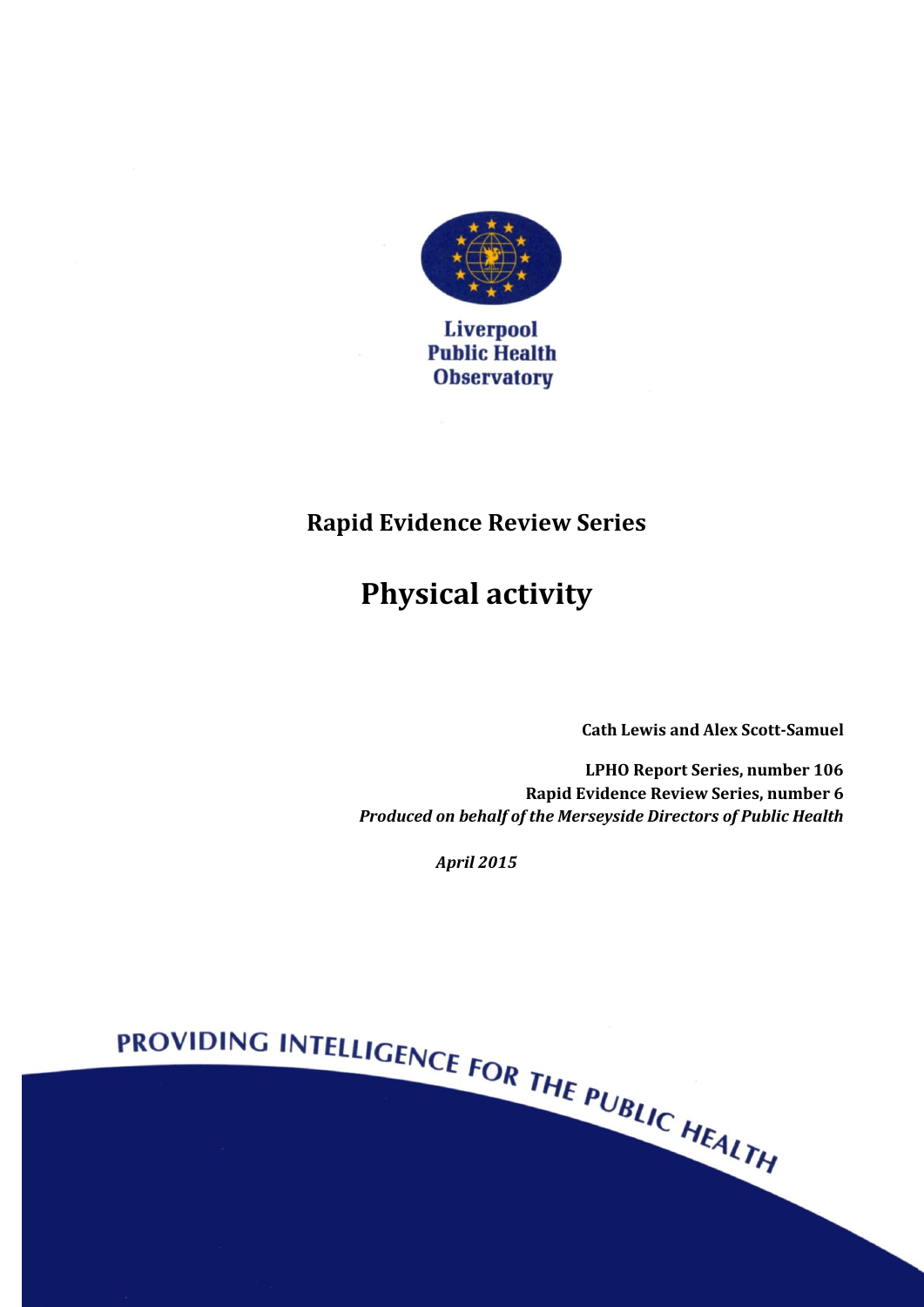## **Rapid Evidence Review Series** Physical activity

## **Contents**

| 2. | $\label{eq:1} \text{Introduction}.\textcolor{red}{.}\textcolor{blue}{.}\textcolor{blue}{.}\textcolor{blue}{.}\textcolor{blue}{.}\textcolor{blue}{.}\textcolor{blue}{.}\textcolor{blue}{.}\textcolor{blue}{.}\textcolor{blue}{.}\textcolor{blue}{.}\textcolor{blue}{.}\textcolor{blue}{.}\textcolor{blue}{.}\textcolor{blue}{.}\textcolor{blue}{.}\textcolor{blue}{.}\textcolor{blue}{.}\textcolor{blue}{.}\textcolor{blue}{.}\textcolor{blue}{.}\textcolor{blue}{.}\textcolor{blue}{.}\textcolor{blue}{.}\textcolor{blue}{.}\textcolor{blue}{.}\textcolor{blue}{.}\textcolor{blue}{.}\textcolor{blue}{.}\textcolor{blue$ |  |
|----|--------------------------------------------------------------------------------------------------------------------------------------------------------------------------------------------------------------------------------------------------------------------------------------------------------------------------------------------------------------------------------------------------------------------------------------------------------------------------------------------------------------------------------------------------------------------------------------------------------------------------|--|
| 3. |                                                                                                                                                                                                                                                                                                                                                                                                                                                                                                                                                                                                                          |  |
| 4. |                                                                                                                                                                                                                                                                                                                                                                                                                                                                                                                                                                                                                          |  |
| 5. |                                                                                                                                                                                                                                                                                                                                                                                                                                                                                                                                                                                                                          |  |
| 6. |                                                                                                                                                                                                                                                                                                                                                                                                                                                                                                                                                                                                                          |  |
|    |                                                                                                                                                                                                                                                                                                                                                                                                                                                                                                                                                                                                                          |  |
|    |                                                                                                                                                                                                                                                                                                                                                                                                                                                                                                                                                                                                                          |  |
|    |                                                                                                                                                                                                                                                                                                                                                                                                                                                                                                                                                                                                                          |  |
|    |                                                                                                                                                                                                                                                                                                                                                                                                                                                                                                                                                                                                                          |  |
|    |                                                                                                                                                                                                                                                                                                                                                                                                                                                                                                                                                                                                                          |  |
| 8. |                                                                                                                                                                                                                                                                                                                                                                                                                                                                                                                                                                                                                          |  |
| 9. |                                                                                                                                                                                                                                                                                                                                                                                                                                                                                                                                                                                                                          |  |
|    |                                                                                                                                                                                                                                                                                                                                                                                                                                                                                                                                                                                                                          |  |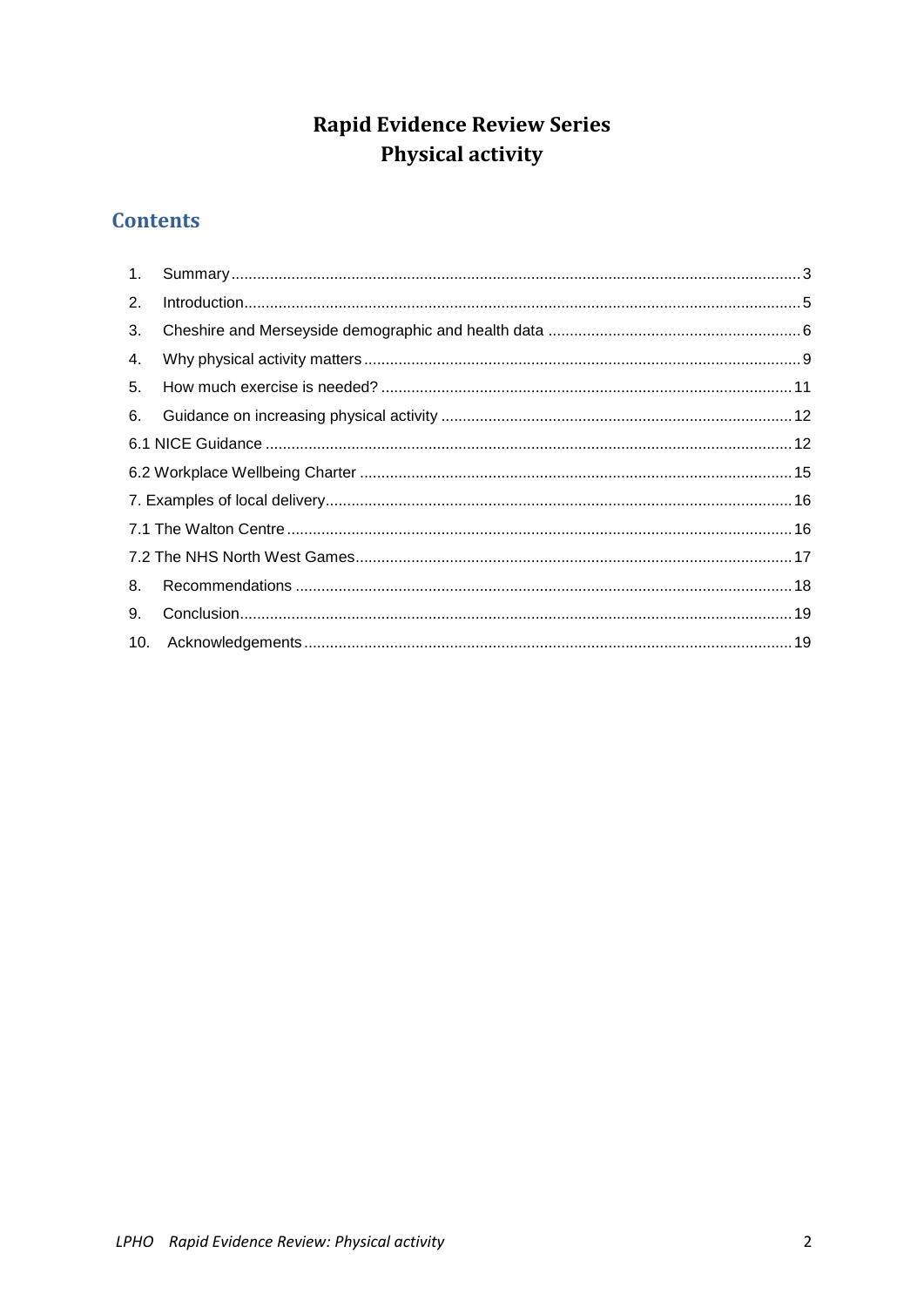## **1. Summary**

#### <span id="page-2-0"></span>**1.1 Introduction**

Liverpool Public Health Observatory (LPHO) was commissioned by the Merseyside Directors of Public Health, through the Cheshire & Merseyside Public Health Intelligence Network, to produce this rapid evidence review on physical activity, within a two week timescale. It is the sixth in a series of reviews. According to NICE, the definition of physical activity is "'Any force exerted by skeletal muscle that results in energy expenditure above resting level'. The report provides an overview of the most recent evidence from NICE on physical activity, as well as demographic and health data from Cheshire and Merseyside, along with 'Examples of local delivery', examples of physical activity initiatives within the North West.

#### **1.2 Demographic and health data for Cheshire and Merseyside**

The percentage of obese children in reception year in 2009/10-2010/11, in Cheshire and Merseyside, 10%, amounting to 7,436 children, was significantly higher than the England average of 9.6%. In the same year, the percentage of obese children in Year 6, in Cheshire and Merseyside, 20.2%, amounting to 14,035, was significantly higher than the England average of 19%. However, the percentage of obese adults in Cheshire and Merseyside, 23.3%, 2006-8, was lower than the England average of 24.1%.

#### **1.3 Why physical activity matters**

- $\triangleright$  Around one in two women and a third of men in England are damaging their health through a lack of physical activity, according to the 2012 Health Survey for England, costing the UK around £7.4bn a year
- $\triangleright$  Activity reduces the risk of many preventable diseases, from cancer to diabetes, and conditions like obesity and depression. Being active is also good for children's educational attainment, it can boost workplace productivity and reduce sickness absence and it can even reduce crime and anti-social behaviour
- $\triangleright$  Physical inactivity is the fourth largest cause of disease and disability in the UK.

#### **1.4 Recommendations**

#### **1.4.1 Core recommendations**

- $\triangleright$  Ensure that walking and cycling projects are rigorously evaluated, including their impact on health inequalities
- $\triangleright$  Address infrastructure and planning issues, to encourage people to cycle, e.g. by providing cycle hire schemes, 'bike to work' weeks, or car free days. Ensure cycle parking and residential storage issues are addressed.
- $\triangleright$  Ensure training is available for those who are interested in cycling, such as the Department for Transport's ['Bikeability'](http://www.dft.gov.uk/bikeability/)<sup>1</sup>. Consider providing free cycle safety checks, such as [Dr Bike](http://www.nice.org.uk/guidance/ph41/chapter/glossary#dr-bike) sessions $^2$ , and cycle maintenance.
- $\triangleright$  Schools should develop travel plans that encourage children to walk or cycle all or part of the way to school, including children with limited mobility.

#### **1.4.2 Recommendations for Public Health, Clinical Commissioning groups and other health care professionals**

- Directors of Public Health and Clinical Commissioning Groups, among others, should ensure that ensure a senior member of the public health team is responsible for promoting walking and cycling
- $\triangleright$  Health professionals should take opportunities to promote physical activity when a patient attends with other health issues, for example
- $\triangleright$  Use validated tools to assess physical activity levels
- $\triangleright$  Record the outcomes of the discussion, and give patients a written outline of the advice and goals that have been discussed, if appropriate
- $\triangleright$  Collect data on inactive groups, and the needs of specific groups

<sup>1</sup> https://bikeability.dft.gov.uk/

<sup>2</sup> http://www.nice.org.uk/guidance/ph41/chapter/glossary#dr-bike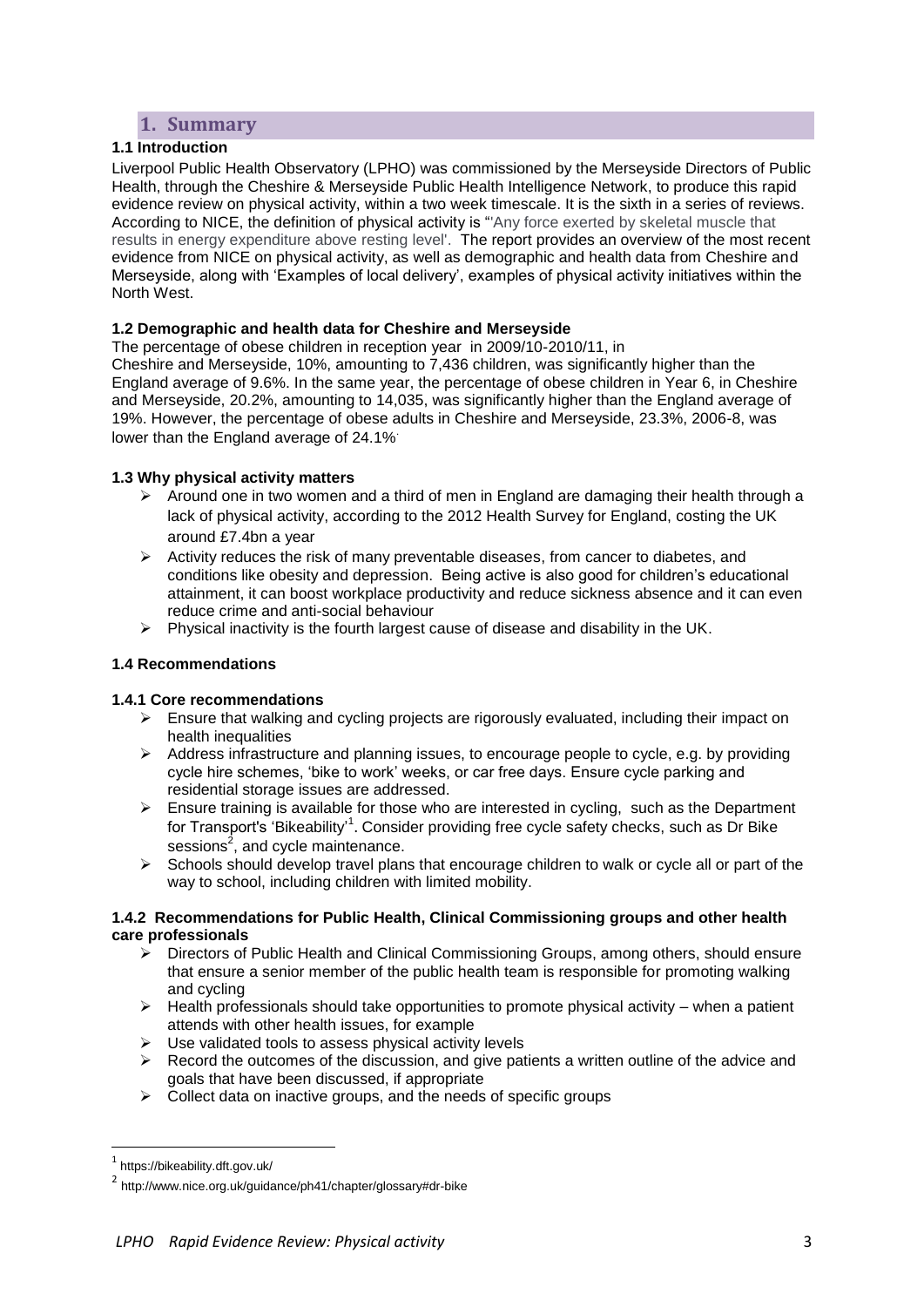- $\triangleright$  Policy makers and commissioners should only fund exercise referral schemes for people who are [sedentary](https://www.nice.org.uk/guidance/ph54/chapter/glossary#sedentary) or [inactive](https://www.nice.org.uk/guidance/ph54/chapter/glossary#inactive) and have existing health conditions, or risk factors for coronary heart disease, stroke and type 2 Diabetes, for example, that put them at increased risk of ill health
- $\triangleright$  Ensure brief advice on physical activity is incorporated into services for groups that are particularly likely to be inactive, including those aged 65 and over, people with a disability and people from certain minority ethnic groups
- $\triangleright$  Ensure assessment of physical activity and the delivery of, and follow up on, brief advice are built into local long-term disease management strategies.

#### **1.4.3 Resources**

- $\triangleright$  Access resources such as the Workplace Wellbeing Charter. Employers who sign up for the Charter can access help and support available through a website: <http://wellbeingcharter.org.uk/index.php>
- $\triangleright$  The most recent Guidance on increasing levels of physical activity is provided on the NICE website:<https://www.nice.org.uk/>

#### **1.5 Conclusion**

In conclusion, there is a wealth of evidence available on the benefits of physical activity. It has a significant impact on both mental and physical health. There is also good evidence available on the cost-effectiveness of promoting physical activity. Good examples are also available locally on the benefits of increasing physical activity.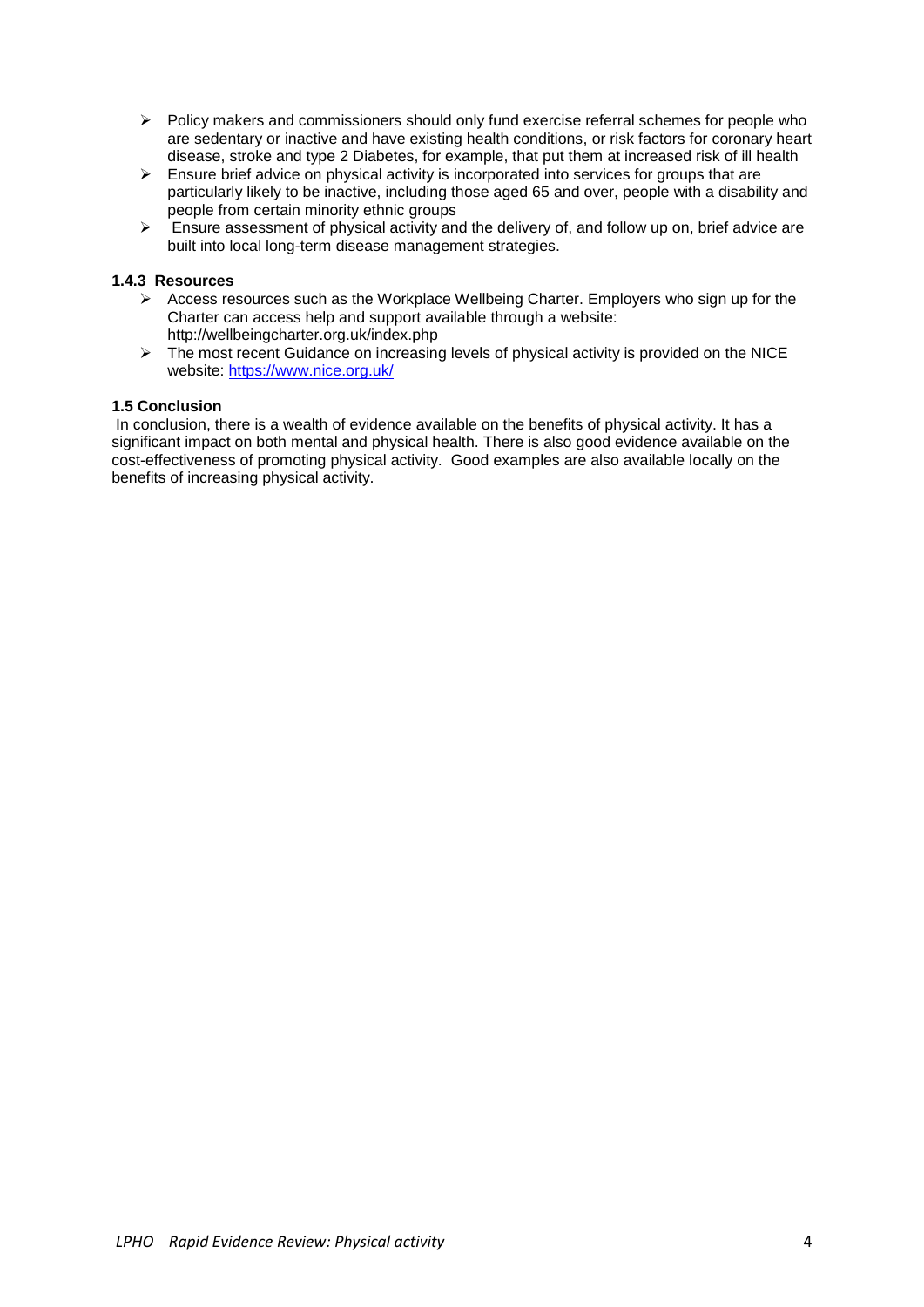## <span id="page-4-0"></span>**2. Introduction**

Liverpool Public Health Observatory (LPHO) was commissioned by the Merseyside Directors of Public Health, through the Cheshire & Merseyside Public Health Intelligence Network, to produce this rapid evidence review on physical activity, within a two week timescale. It is the sixth in a series of reviews. According to NICE, the definition of physical activity is "'Any force exerted by skeletal muscle that results in energy expenditure above resting level<sup>3</sup>. The report provides an overview of the most recent evidence from NICE on physical activity, as well as demographic and health data from Cheshire and Merseyside, along with 'Examples of local delivery', examples of physical activity initiatives within the North West.

<sup>3</sup> http://www.ncbi.nlm.nih.gov/pmc/articles/PMC1424733/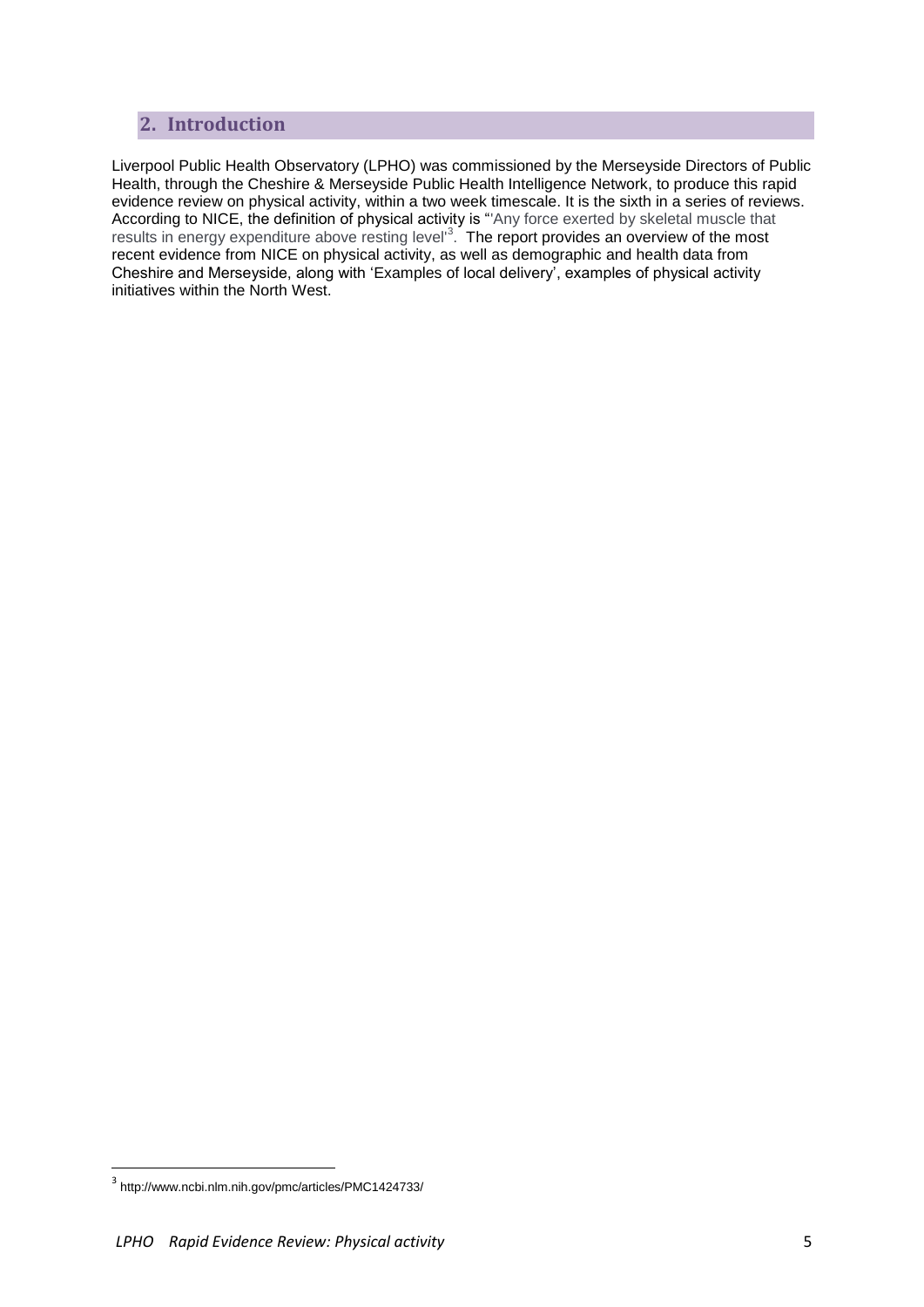## <span id="page-5-0"></span>**3. Cheshire and Merseyside demographic and health data**

#### **Cheshire and Merseyside demographic and health data**

[PHOF Summary -](file://ufs01/user01/CLEWIS/PHOF%20Summary%20-%20August%2014.pdf) August 14.pdf [Cheshire & Merseyside PHE Centre.pdf](file://ufs01/user01/CLEWIS/Cheshire%20&%20Merseyside%20PHE%20Centre.pdf) [Cheshire & Merseyside Summary 081014.pdf](file://ufs01/user01/CLEWIS/Cheshire%20&%20Merseyside%20Summary%20081014.pdf)

#### **Demography – Cheshire and Merseyside**

 According to 2011 data from the Office for National Statistics, the total population of Cheshire and Merseyside was 53,107,169

#### **Health in Cheshire and Merseyside**

- According to Public Health England's Public Health Outcomes Framework<sup>4</sup>, the number of children living in families in poverty<sup>5</sup> in Cheshire and Merseyside is 20.9%, which is worse than the England average of 19.2%
- $\triangleright$  Sickness absence rates (1.5% of working days were lost due to sickness absence) were the same as those for England as a whole $<sup>6</sup>$ </sup>

#### **Physical activity and obesity**

 The percentage of obese children in reception year in 2009/10-2010/11, in Cheshire and Merseyside, 10%, amounting to 7,436 children, was significantly higher than the England average of 9.6%. In the same year, the percentage of obese children in Year 6, in Cheshire and Merseyside, 20.2%, amounting to 14,035, was significantly higher than the England average of 19%. However, the percentage of obese adults in Cheshire and Merseyside, 23.3%, 2006-8, was lower than the England average of  $24.1\%$ <sup>7</sup>.

<sup>4</sup> http://www.phoutcomes.info/public-health-outcomes-

framework#gid/1000041/pat/43/ati/102/page/0/par/X25003AA/are/E06000050

<sup>5</sup> % of children in low income families in receipt of out of work benefits or tax credits where their reported incomes is less than 60% median income

<sup>6</sup> <http://www.phoutcomes.info/public-health-outcomes>

framework#gid/1000041/pat/43/ati/102/page/0/par/X25003AA/are/E06000049

<sup>7&</sup>lt;br>File:///C:/Users/clewis/AppData/Local/Microsoft/Windows/Temporary%20Internet%20Files/Content.Outlook/EXFWON40/Chesh ire%20%20Merseyside%20PHE%20Centre.pdf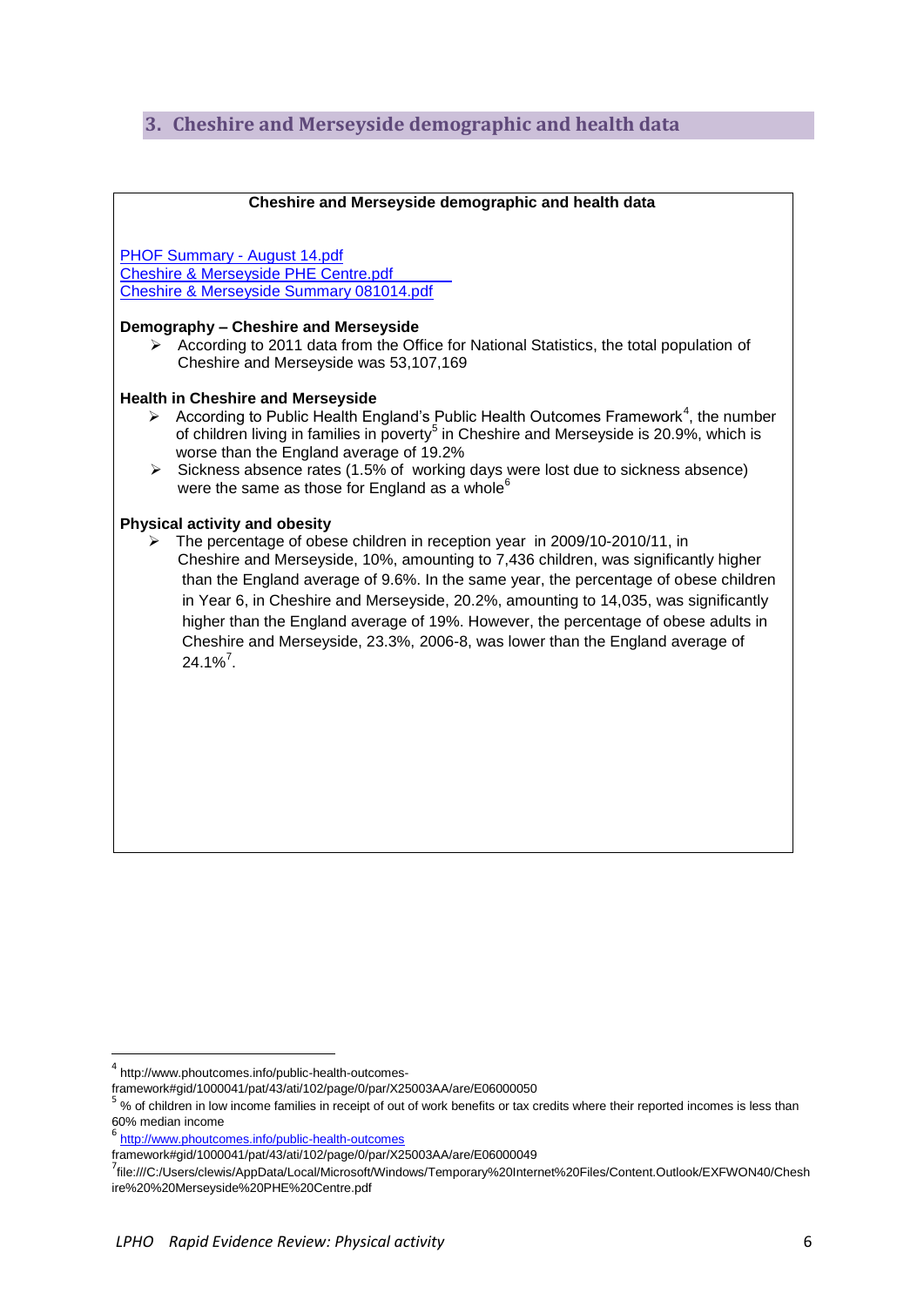#### **3.1 Demography**

According to 2011 data from the Office for National Statistics<sup>8</sup>, the total population of Cheshire and Merseyside was 53,107,169. The proportion of children aged under 16 in Cheshire and Merseyside (17.9%) was slightly lower than the population of England as a whole (18.9%), whilst the population aged 65-84 in Cheshire and Merseyside (15.4%) was slightly higher than the population as a whole (14.2%).

| Age              | Cheshire and Merseyside (%) | England (%) |
|------------------|-----------------------------|-------------|
| Aged under 16    | 17.9                        | 18.9        |
| Aged 16-24       | 11.9                        | 11.8        |
| Aged 25-64       | 52.2                        | 52.9        |
| Aged 65-84       | 15.4                        | 14.2        |
| Aged 85 and over | 2.2                         | 2.2         |

#### **Figure 1 - Population of Cheshire and Merseyside by age**

Source: ONS @ Crown copyright 2013

The black and minority ethnic population of Cheshire and Merseyside was 4.5% of the population, significantly lower than the proportion in the population of England as a whole (14.6%). The non-white population in Cheshire and Merseyside (7.2%) is also significantly lower than in England as a whole (20.2%), as was the proportion of people who cannot speak English well or at all (0.6%, compared to 1.7% in the general population of England).

#### **3.2 Health and deprivation**

According to Public Health England's Public Health Outcomes Framework<sup>9</sup>, the number of children living in families in poverty<sup>10</sup> in Cheshire and Merseyside is 20.9%, which is worse than the England average of 19.2%. The proportion of people living in means tested benefits households was higher in Cheshire and Merseyside (17.7%) than in England as a whole  $(14.7%)$ <sup>11</sup>. The proportion of older people living in deprivation in Cheshire and Merseyside (21.8%) was also higher than in England as a whole (18.1).

According to Public Health England<sup>12</sup>, in 2011, the proportion of people describing their health as bad or very bad was higher in Cheshire and Merseyside (7.1%) than in England as a whole. The percentage of people with limiting long term illness or disability was also higher in Cheshire and Merseyside (20.9%) than in England as a whole (17.6%). Sickness absence rates (1.5% of working days were lost due to sickness absence) were the same as those for England as a whole<sup>13</sup>.

#### **3.3 Physical activity and obesity**

The percentage of obese children in reception year in 2009/10-2010/11, in Cheshire and Merseyside, 10%, amounting to 7,436 children, was significantly higher than the England average of 9.6%. In the same year, the percentage of obese children in Year 6, in Cheshire and Merseyside, 20.2%, amounting to 14,035, was significantly higher than the England average of 19%. However, the percentage of obese adults in Cheshire and Merseyside, 23.3%, 2006-8, was lower than the England average of 24.1%<sup>14</sup>. The proportion of healthy eating adults in Cheshire and Merseyside (26.2%) was also lower than in England as a whole (28.7%).

 8 [Cheshire & Merseyside PHE Centre.pdf](file://ufs01/user01/CLEWIS/Cheshire%20&%20Merseyside%20PHE%20Centre.pdf)

<sup>&</sup>lt;sup>9</sup> http://www.phoutcomes.info/public-health-outcomes-

framework#gid/1000041/pat/43/ati/102/page/0/par/X25003AA/are/E06000050

 $10$  % of children in low income families in receipt of out of work benefits or tax credits where their reported incomes is less than 60% median income

<sup>&</sup>lt;sup>11</sup> [Cheshire & Merseyside PHE Centre.pdf](file://ufs01/user01/CLEWIS/Cheshire%20&%20Merseyside%20PHE%20Centre.pdf)

<sup>&</sup>lt;sup>12</sup> [Cheshire & Merseyside PHE Centre.pdf](file://ufs01/user01/CLEWIS/Cheshire%20&%20Merseyside%20PHE%20Centre.pdf)

<sup>13</sup> <http://www.phoutcomes.info/public-health-outcomes>

framework#gid/1000041/pat/43/ati/102/page/0/par/X25003AA/are/E06000049

<sup>14</sup>file:///C:/Users/clewis/AppData/Local/Microsoft/Windows/Temporary%20Internet%20Files/Content.Outlook/EXFWON40/Ches hire%20%20Merseyside%20PHE%20Centre.pdf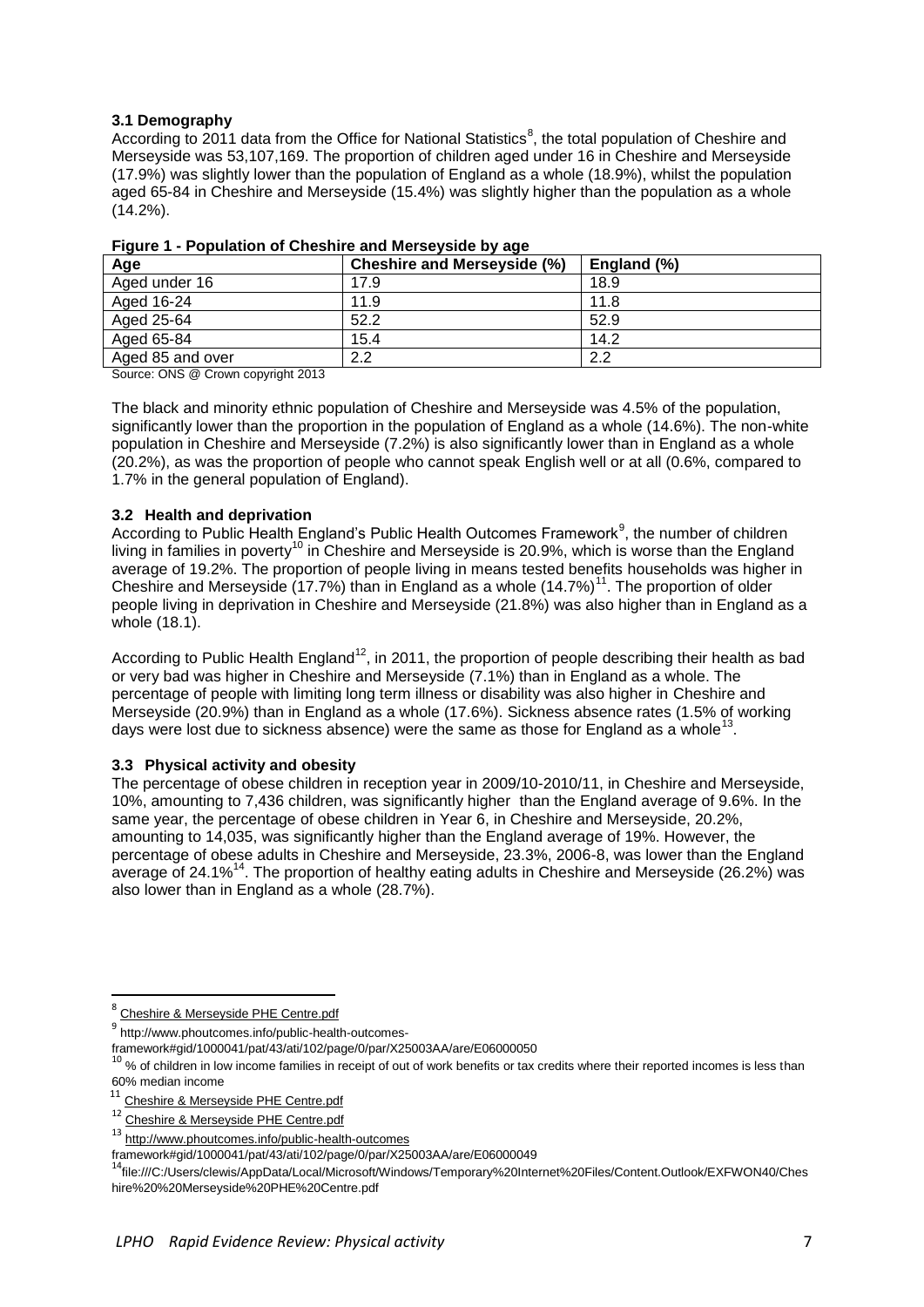Standardised Mortality Ratios of circulatory disease (108.5), coronary heart disease (113.2), stroke (108.4) and respiratory diseases, all of which are linked to lack of physical activity<sup>15</sup> are all higher in Cheshire and Merseyside than England as a whole  $(100)^{16}$ .

<sup>15</sup> https://www.gov.uk/government/publications/start-active-stay-active-a-report-on-physical-activity-from-the-four-homecountries-chief-medical-officers

<sup>&</sup>lt;sup>16</sup> Standardised Mortality Ratios 2006-2010: [Cheshire & Merseyside PHE Centre.pdf](file://ufs01/user01/CLEWIS/Cheshire%20&%20Merseyside%20PHE%20Centre.pdf)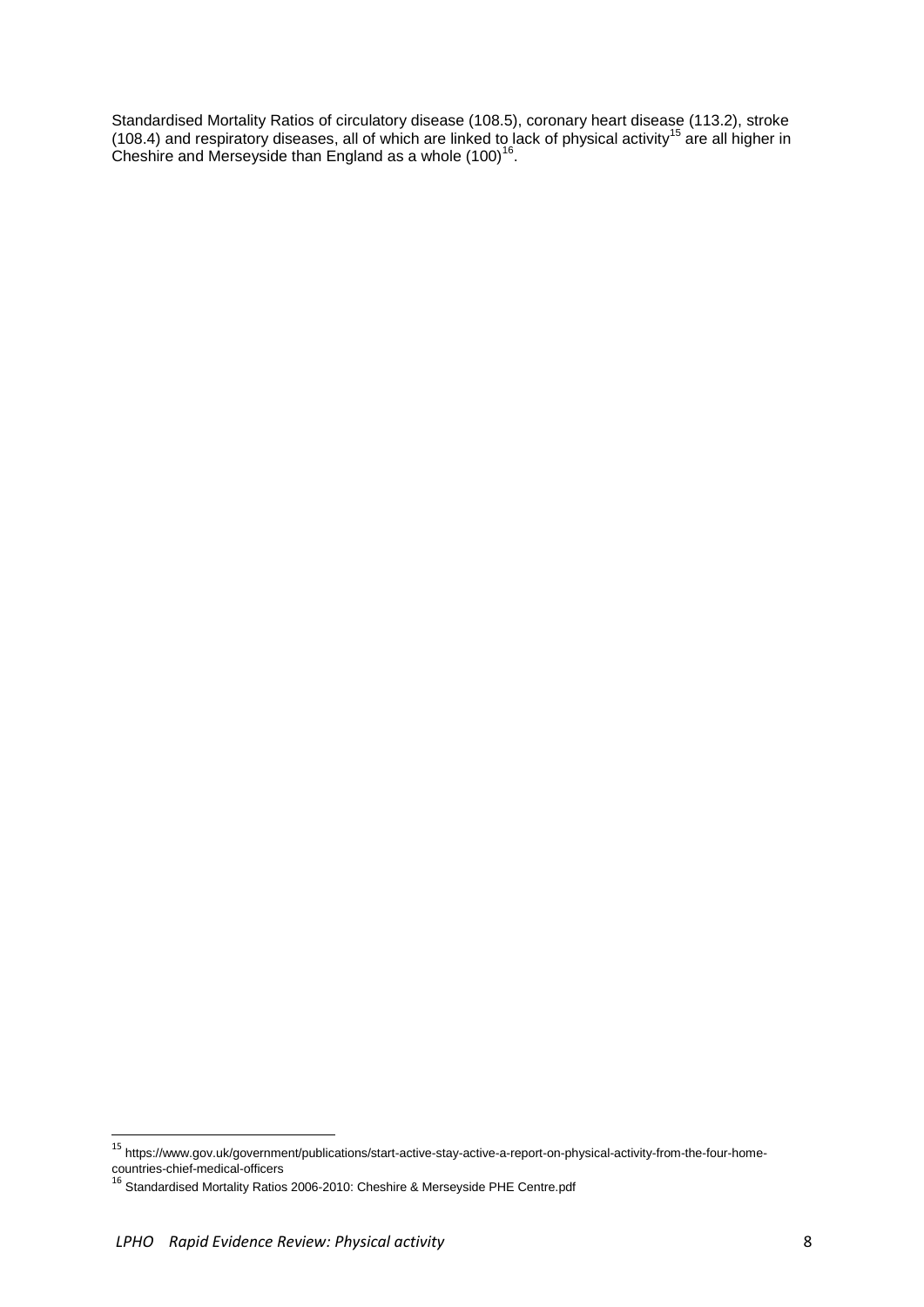## <span id="page-8-0"></span>**4. Why physical activity matters**

#### **Why physical activity matters – key facts**

- $\triangleright$  Around one in two women and a third of men in England are damaging their health through a lack of physical activity, according to the 2012 Health Survey for England<sup>17</sup>, costing the UK around £7.4bn a year
- $\triangleright$  Activity reduces the risk of many preventable diseases, from cancer to diabetes, and conditions like obesity and depression<sup>18</sup>. Being active is also good for children's educational attainment, it can boost workplace productivity and reduce sickness absence and it can even reduce crime and anti-social behaviour<sup>19</sup>
- $\triangleright$  Physical inactivity is the fourth largest cause of disease and disability in the UK<sup>20</sup>.

Around one in two women and a third of men in England are damaging their health through a lack of physical activity, according to the 2012 Health Survey for England<sup>21</sup>, costing the UK around £7.4bn a year<sup>22</sup>. If current trends continue, the increasing costs of health and social care will destabilise public services and take a toll on quality of life for individuals and communities, according to Public Health England $^{23}$ .

However, the Health Survey for England 2012<sup>24</sup> found that over one in four women and one in five men do less than 30 minutes of physical activity a week so are classified as 'inactive'. In some ethnic minority communities, this falls to less than 1 in 10. A similar problem exists in children, with just over half of boys and a third of girls aged 2 to 10 years old achieving the [recommended levels for this age](http://www.nhs.uk/Livewell/fitness/Pages/physical-activity-guidelines-for-adults.aspx)  [group](http://www.nhs.uk/Livewell/fitness/Pages/physical-activity-guidelines-for-adults.aspx)<sup>25</sup>. Lack of [physical](http://www.world-heart-federation.org/cardiovascular-health/cardiovascular-disease-risk-factors/physical-inactivity/) activity is a risk factor for a range of serious health conditions: physical [inactivity](http://www.world-heart-federation.org/cardiovascular-health/cardiovascular-disease-risk-factors/physical-inactivity/) increases the risk of heart disease and stroke by 50%, according to the World Heart Federation<sup>26</sup>. Obesity is a major risk for cardiovascular disease and predisposes you to diabetes. Diabetes is a risk factor for cardiovascular disease. According to a global study<sup>27</sup>, physical inactivity is the fourth largest cause of disease and disability in the UK. Physical inactivity is responsible for 1 in 6 (17%) of deaths in the UK<sup>28</sup>, making it as it dangerous as smoking<sup>29</sup>

The percentage of obese children in reception year<sup>1</sup>, 2009/10-2010/11, in Cheshire and Merseyside, 10%, amounting to 7,436 children, was significantly higher than the England average of 9.6%. In the same year, the percentage of obese children in Year 6, in Cheshire and Merseyside, 20.2%,

**.** 

<sup>24</sup> http://www.hscic.gov.uk/catalogue/PUB13218

<sup>25</sup> http://www.nhs.uk/news/2012/11november/pages/nice-nanny-state-parking-cost-claims-are-untrue.aspx

<sup>26</sup> http://www.world-heart-federation.org/cardiovascular-health/cardiovascular-disease-risk-factors/

<sup>&</sup>lt;sup>17</sup> http://www.hscic.gov.uk/catalogue/PUB13218

<sup>18</sup>https://www.gov.uk/government/uploads/system/uploads/attachment\_data/file/353384/Everybody\_Active\_\_Every\_Day\_evide nce\_based\_approach\_CONSULTATION\_VERSION.pdf

<sup>19&</sup>lt;br><sup>19</sup> Laureus Sport for Good Foundation. Teenage Kicks: the value of sport in youth crime. 2011

<sup>20</sup> Murray *et al.* (2013) UK health performance: findings of the Global Burden of Disease Study 2010. *The Lancet* 381: 997- 1020.

<sup>21</sup> http://www.hscic.gov.uk/catalogue/PUB13218

<sup>&</sup>lt;sup>22</sup> Scarborough P. Bhatnagar P, Wickramasinghe KK, Allender S, Foster C, Rayner M (2011) The economic burden of ill health due to diet, physical inactivity, smoking, alcohol and obesity in the UK: an update to 2006–07 NHS costs. *Journal of Public Health* 33 (4): 527-535.

<sup>23&</sup>lt;br>https://www.gov.uk/government/uploads/system/uploads/attachment\_data/file/353384/Everybody\_Active\_\_Every\_Day\_evide nce\_based\_approach\_CONSULTATION\_VERSION.pdf

<sup>&</sup>lt;sup>27</sup> Murrav et al. (2013) UK health performance: findings of the Global Burden of Disease Study 2010. The Lancet 3 81: 9 97-1020.

<sup>&</sup>lt;sup>28</sup> Lee I-M, et al. (2012) Effect of physical inactivity on major non-communicable diseases worldwide: an analysis of burden of disease and life expectancy. *The Lancet* 380: 219–29

<sup>29</sup> Wen CP, Wu X (2012) Stressing harms of physical inactivity to promote exercise. *The Lancet Online* S0140-6736 (12) 60954-4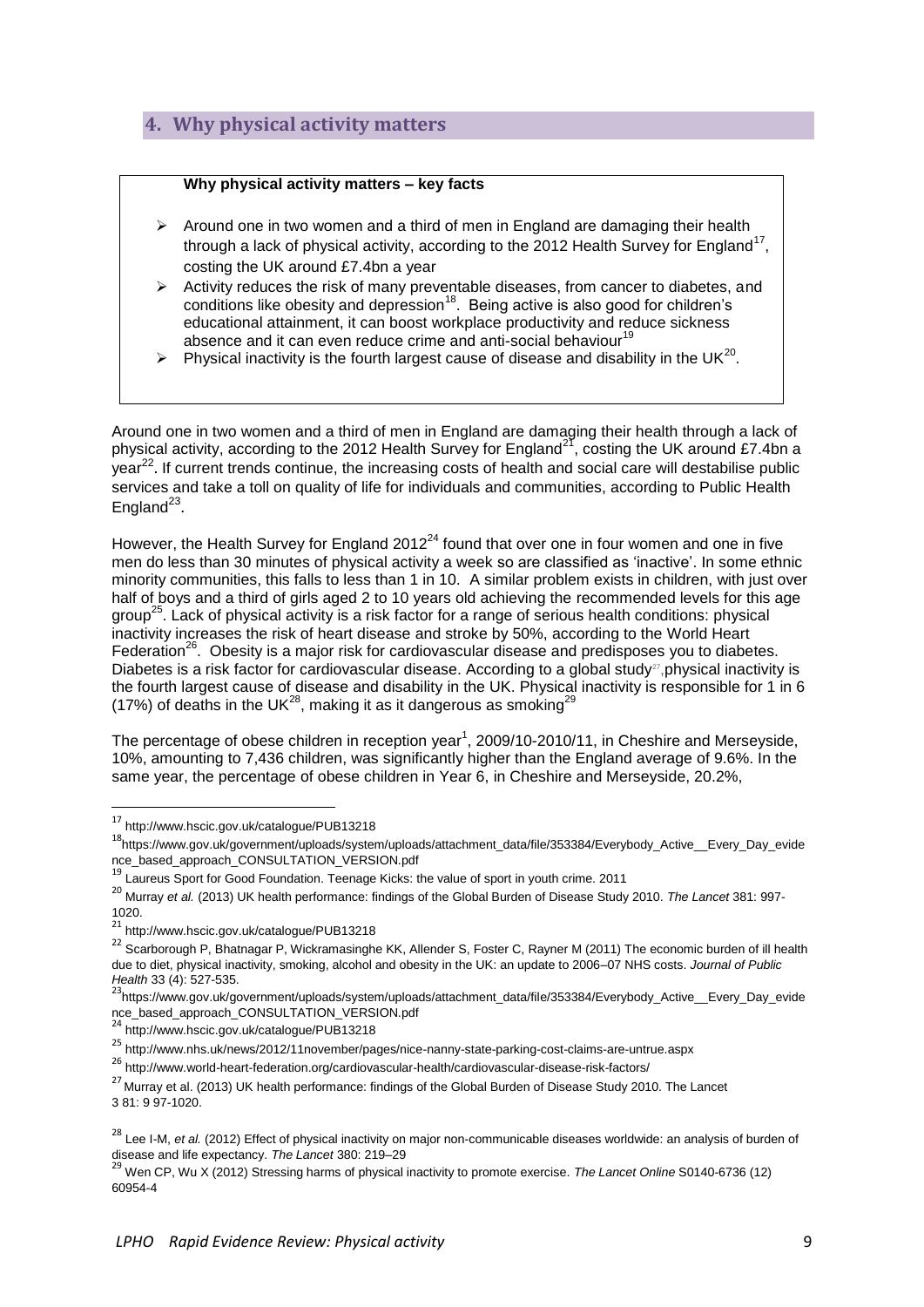amounting to 14,035, was significantly higher than the England average of 19%. However, the percentage of obese adults in Cheshire and Merseyside, 23.3%, 2006-8, was lower than the England average of 24.1%.

Promoting physical activity is important, as regular physical activity has a range of benefits. It can help achieve and maintain a healthy weight, lower both total blood cholesterol and triglycerides, increase 'good' cholesterol, reduce blood pressure, reduce the risk of developing colon cancer and possibly other cancers, reduce feelings of stress, anxiety and depression, build and maintain healthy bones, muscles, and joints, and keep older adults physically strong and better able to move about without falling or becoming too tired. In addition, being active is also good for children's educational attainment, it can boost workplace productivity and reduce sickness absence and it can even reduce crime and anti-social behaviour<sup>30</sup>.

Physical activity can play an important role in preventing and managing health conditions such as coronary heart disease, type 2 diabetes, stroke, mental health problems, musculoskeletal conditions and some cancers. It also has a positive effect on wellbeing and mood, providing a sense of achievement or relaxation and release from daily stress, according to a Chief Medical Officers' report<sup>31</sup>.

In addition, as there are differences in between physical activity levels between groups, according to Public Health England<sup>32</sup>, leading to ill health, then tackling physical activity helps tackle health inequalities. South East England, for example, has the highest proportion of both men and women meeting recommended levels of physical activity, while North West England has the lowest, according to the 102 Health Survey for England. Men are more active than women in almost every age group, with 6 in 10 women not participating in sport or physical activity<sup>33</sup>. Physical activity declines with age by the age of 75, only 1 in 10 men and 1 in 20 women are sufficiently active for good health $^{34}$ . Only 1 in 4 people with learning difficulties take part in physical activity each month, compared to over half of people without a disability<sup>35</sup>. There are differences in physical activity levels according to race - only 11% / 26% of Bangladeshi women and men are sufficiently active for good health, compared with 25% / 37% of the general population $36$ .

However, more needs to be done to tackle this issue. According to a large-scale survey by the Royal College of Physicians and the Faculty of Occupational Medicine<sup>37</sup>, only 32% of organisations who participated in the survey said that they have a plan or policy in place to encourage and support staff to be more physically active.

1

 $30$  Laureus Sport for Good Foundation. Teenage Kicks: the value of sport in youth crime. 2011

<sup>31</sup> https://www.gov.uk/government/publications/start-active-stay-active-a-report-on-physical-activity-from-the-four-home-

countries-chief-medical-officers<br><sup>32</sup>https://www.gov.uk/government/uploads/system/uploads/attachment\_data/file/353384/Everybody\_Active\_\_Every\_Day\_evide nce\_based\_approach\_CONSULTATION\_VERSION.pdf

<sup>&</sup>lt;sup>33</sup> Active People Survey 2007; cited in Public Health England's 'Everybody Active, Every Day':

https://www.gov.uk/government/uploads/system/uploads/attachment\_data/file/353384/Everybody\_Active\_\_Every\_Day\_evidenc e\_based\_approach\_CONSULTATION\_VERSION.pdf<br>
34 ... ... ... ...

<sup>34</sup> Health Survey for England - 2009 Trend tables. (2010) The Health and Social Care Information Centre; available at www.ic.nhs.uk/pubs/hse09trends Accessed 20th April 2014

<sup>35</sup> Sport England Active People Survey December 2013 (sport once a month, any sport, any duration)

<sup>36</sup> Joint Health Surveys Unit (2006). Health Survey for England 2004: Health of Ethnic Minorities. The Information Centre: Leeds.

<sup>37</sup> <http://www.nice.org.uk/newsroom/news/NHSTrustsFailingToTackleStaffObesity.jsp>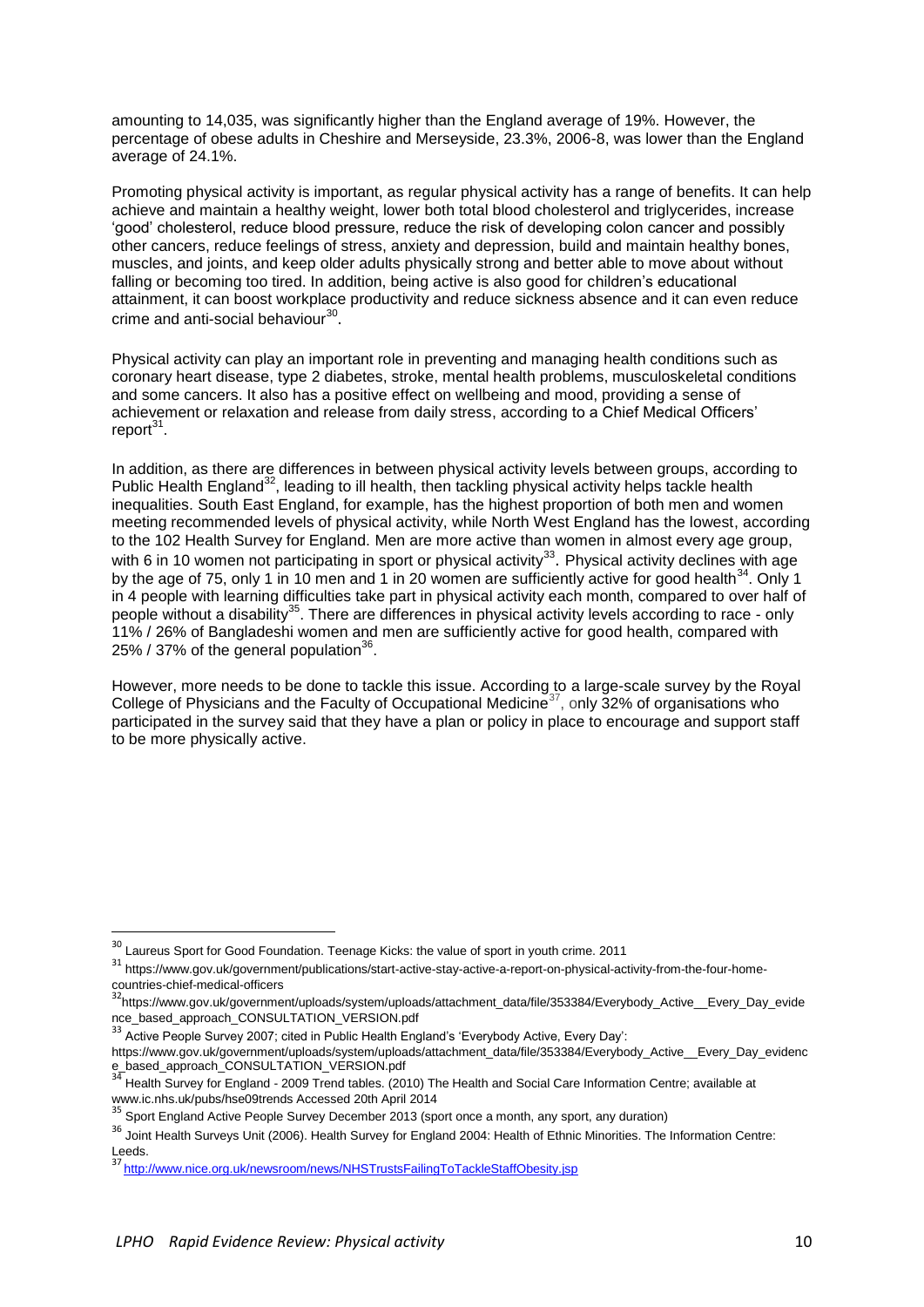## <span id="page-10-0"></span>**5. How much exercise is needed?**

According to NICE, the definition of physical activity is "'Any force exerted by skeletal muscle that results in energy expenditure above resting level<sup>38</sup>. It can encompass everything from competitive sport to walking, cycling and the general activities involved in daily living. The amount of physical activity that is needed to keep someone healthy varies according to age; 39,40

- $\triangleright$  Babies: Babies should be encouraged to be active from birth. Before babies begin to crawl. encourage them to be physically active by reaching and grasping, pulling and pushing, moving their head, body and limbs during daily routines. Once babies can move around, encourage them to be as active as possible in a safe and supervised play environment
- $\triangleright$  Toddlers: Children who can walk on their own should be physically active every day for at least 3 hours. This should be spread throughout the day, indoors or outside
- $\triangleright$  Children under 5 should not be inactive for long periods, except when they're asleep. Watching TV, travelling by car, bus or train or being strapped into a buggy for long periods are not good for a child's health and development
- $\triangleright$  Young people aged 5-18 need to do at least 60 minutes of physical activity every day, which should range between [moderate-intensity activity,](http://www.nhs.uk/Livewell/fitness/Pages/physical-activity-guidelines-for-young-people.aspx#moderate) such as cycling and playground activities and [vigorous-intensity activity,](http://www.nhs.uk/Livewell/fitness/Pages/physical-activity-guidelines-for-young-people.aspx#vigorous) such as fast running and tennis. On three days a week, these activities should involve [muscle-strengthening activities,](http://www.nhs.uk/Livewell/fitness/Pages/physical-activity-guidelines-for-young-people.aspx#muscle) such as pushups, and [bone-strengthening activities,](http://www.nhs.uk/Livewell/fitness/Pages/physical-activity-guidelines-for-young-people.aspx#bone) such as running
- Healthy adults: Adults aged 19-64 need to do at least 150 minutes of moderate-intensity aerobic activity, such as cycling or brisk walking, per week, as well as muscle strengthening activities, involving all major muscle groups at least 2 days per week
- $\triangleright$  Adults aged over 65, who are generally fit and have no health conditions that limit the amount of activity that they can do, should do at least 150 minutes of [moderate-intensity aerobic](http://www.nhs.uk/Livewell/fitness/Pages/physical-activity-guidelines-for-older-adults.aspx#moderate)  [activity](http://www.nhs.uk/Livewell/fitness/Pages/physical-activity-guidelines-for-older-adults.aspx#moderate) such as cycling or fast walking every week, and [muscle-strengthening activities](http://www.nhs.uk/Livewell/fitness/Pages/physical-activity-guidelines-for-older-adults.aspx#muscle) on 2 or more days a week that work all major muscle groups.

<sup>38</sup> http://www.ncbi.nlm.nih.gov/pmc/articles/PMC1424733/

<sup>39</sup> DH (2011) *Start Active, Stay Active: A report on physical activity from the four home countries' Chief Medical Officer.* 

<sup>40</sup> http://www.nhs.uk/Livewell/fitness/Pages/physical-activity-guidelines-for-adults.aspx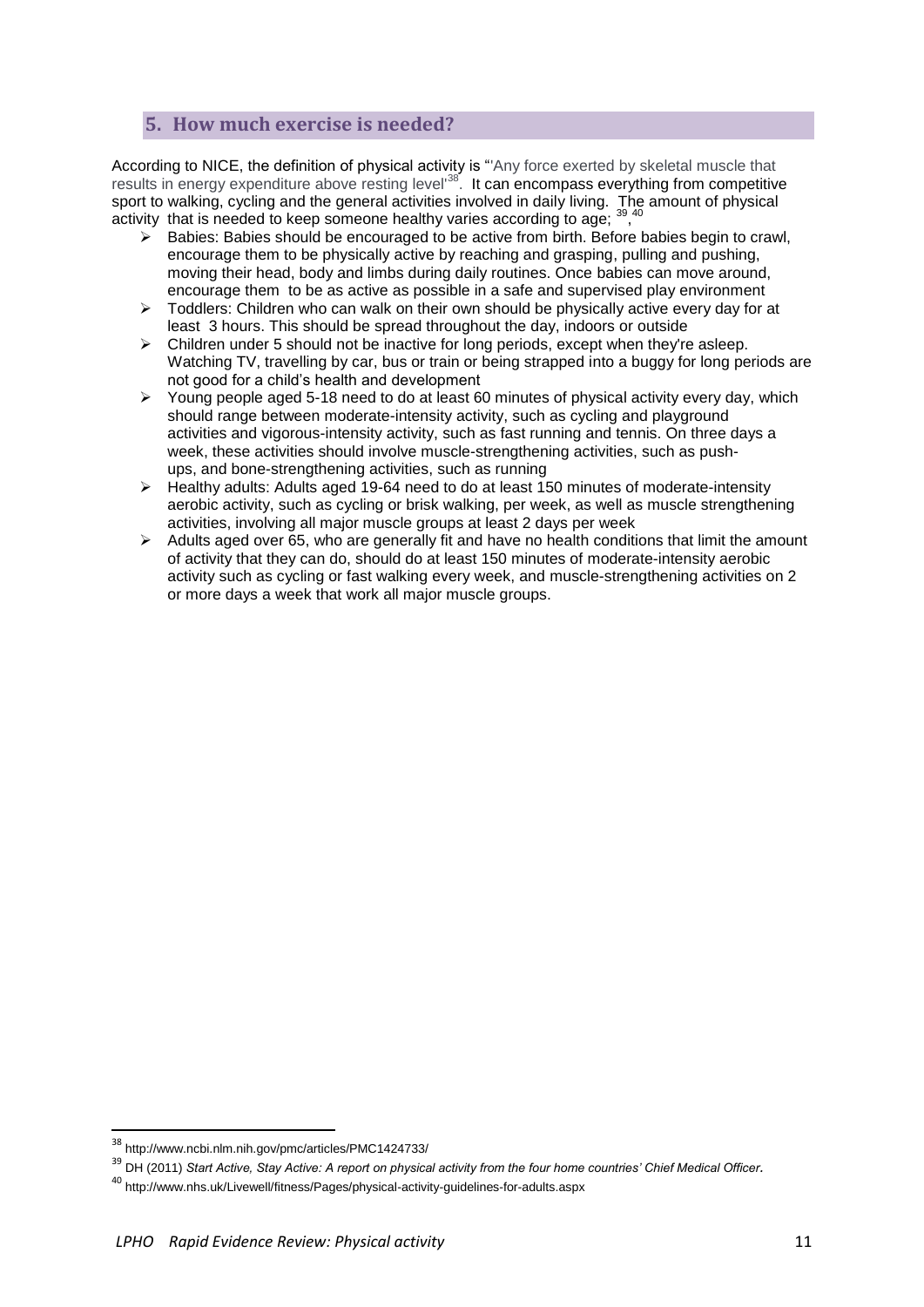## <span id="page-11-0"></span>**6. Guidance on increasing physical activity**

### <span id="page-11-1"></span>**6.1 NICE Guidance**

#### **6.1.1 Take opportunities to promote physical activity**

According to NICE guidance, 'brief advice for adults in primary care', published in May 2013<sup>41</sup>, opportunities should be taken to identify adults who are not meeting UK guidelines for physical activity – for example, when a health care practitioner sees someone to manage a long term health condition, or when a patient presents with a condition that could be alleviated by increased physical activity. Practitioners should not rely on visual cues such as body weight, but should use validated tools such as GPPAQ $42$  to assess physical activity levels. Advise adults who have been assessed as being inactive to do more physical activity, with the aim of achieving the [UK physical activity guidelines.](http://www.dh.gov.uk/en/Publicationsandstatistics/Publications/PublicationsPolicyAndGuidance/DH_127931) When delivering brief advice, tailor it to the person's: motivations and goals, current level of activity and ability, circumstances and health status - for example, whether they have a medical condition or a disability. Record the outcomes of the discussion, and give patients a written outline of the advice and goals that have been discussed, if appropriate. Ensure information about local opportunities to be active (including non-sporting activities) is available and up to date. This could include online maps and route finding for walking or adapted cycling.

Within the NHS, incorporate information on walking and cycling into all physical activity advice given by health professionals. Ensure people who express an interest in walking or cycling as a way of being more physically active are given information about appropriate national and local initiatives. Direct people with limited mobility to specialist centres where adapted equipment, assessment and training are available for walking and cycling, and ensure that walking and cycling programmes link to existing national and local initiatives.

Ensure brief advice on physical activity is incorporated into services for groups that are particularly likely to be inactive, including those aged 65 and over, people with a disability and people from certain minority ethnic groups. Ensure assessment of physical activity and the delivery of, and follow up on, brief advice are built into local long-term disease management strategies.

#### **6.1.2 Address barriers to physical activity and develop action plans**

Promoting physical activity might include addressing barriers to activity, for example, through changes to the physical environment, as described in the 2008 NICE publication ['Physical activity](https://www.nice.org.uk/guidance/ph8) and the environment<sup>,43,</sup> and in the 2012 NICE publication 'Walking and cycling<sup>,44.</sup> The latter publication recommends that Directors of Public Health and Clinical Commissioning Groups, among others, should ensure that ensure a senior member of the public health team is responsible for promoting walking and cycling, who should ensure that programmes offered by different sectors complement rather than duplicate each other, and that joint strategic needs assessment, the joint health and wellbeing strategy and other local needs assessments and strategies, as well as chronic disease pathways, take into account opportunities to increase walking and cycling.

They should also ensure that walking and cycling projects are rigorously evaluated, including their impact on health inequalities. Local authority directors, amongst others, should develop cross-sector programmes to promote walking and cycling for recreation as well as for transport purposes, ensuring that the needs of all sections of the population are addressed. The focus should not be on small-scale interventions, but instead be an integrated package of measures, implemented by all relevant sectors and stakeholders. Where appropriate, they should link to existing national and local walking and cycling initiatives. Use an appropriate tool to establish the cost effectiveness of initiatives, such as the

<sup>41</sup> <https://www.nice.org.uk/guidance/ph44>

<sup>&</sup>lt;sup>42</sup> The general practice physical activity questionnaire (GPPAQ) is an example of a validated questionnaire for assessing someone's (aged 16–74) current level of physical activity. The index can be cross-referred to Read Codes and can be used to determine whether brief advice might be appropriate<br><sup>43</sup> https://www.nice.org.uk/guidance/ph8

<sup>44</sup> https://www.nice.org.uk/guidance/ph41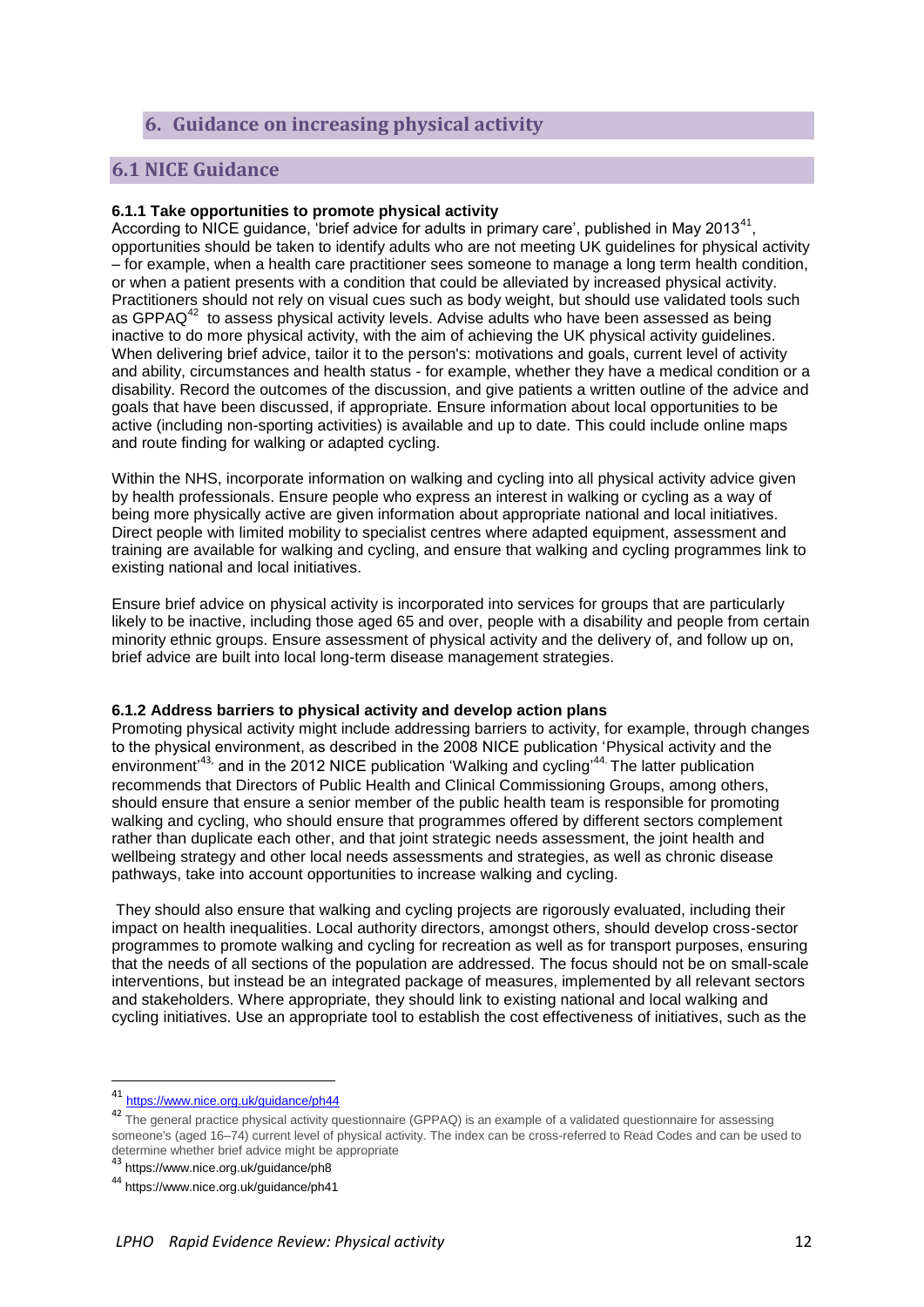World Health Organization's [Health economic assessment tool for cycling and walking](http://www.euro.who.int/en/what-we-do/health-topics/environment-and-health/Transport-and-health/activities/promotion-of-safe-walking-and-cycling-in-urban-areas/quantifying-the-positive-health-effects-of-cycling-and-walking/health-economic-assessment-tool-heat-for-cycling-and-walking)<sup>45</sup>. Consider providing specific support for people at a 'transition point' in their lives, for instance, when they are changing job, house or school. At these times people may be open to trying a new [mode](http://www.nice.org.uk/guidance/ph41/chapter/glossary#mode) of transport or new types of recreation.

In addition, infrastructure and planning issues, to encourage people to cycle, should be addressed. This might include organising fun rides, providing cycle hire schemes, 'bike to work' weeks, or car free days. Ensure cycle parking and residential storage issues are addressed. Ensure training is available for those who are interested in cycling, either as a form of transport or as a recreational activity. An example of a cycle training programme is the Department for Transport's ['Bikeability'](http://www.dft.gov.uk/bikeability/)<sup>46</sup>. Consider providing free cycle safety checks, such as [Dr Bike](http://www.nice.org.uk/guidance/ph41/chapter/glossary#dr-bike) sessions<sup>47</sup>, and cycle maintenance.

Infrastructure issues that may discourage people from walking or cycling should be addressed, such as traffic volume and speed, lack of convenient road crossings, or poorly maintained footways. Ensure all programmes address safety, cultural and disability issues, and that they link to existing national and local walking initiatives. Ensure that they offer a variety of routes, paces and distances at different times of the day. Local people with different preferences, time constraints and physical abilities should all be able to participate. Ensure walking routes are integrated with accessible public transport links to support longer journeys. Signage should give details of the distance and/or walking time, in both directions, between public transport facilities and key destinations. Provide information tailored for individuals who want to go walking without joining a group or club.

NICE guidance published in  $2012^{48}$  suggests that local authorities recommends that local authorities and others should develop a comprehensive action plan, in order to help the local population become more physically active. Data should be collated for inactive groups, and the needs of specific groups

#### **6.1.3 Support for those who are participating in physical activity**

Clinical commissioning groups, local authority transport leads, and public health practitioners, among others, should ensure that individual support is available for anyone who is walking on their own, walking informally with others in a group, or participating in local walking programmes. Individual, targeted information could be provided -to-face, via the telephone or by using print-based materials, email, the Internet or text messaging. Support provided for those walking alone or in a group could include maps, signs and other details about walking routes, how to visit places of interest on foot (such as shops, educational or recreational facilities) , as well as information about accessibility. NICE recommends that pedometers should only be used as part of a package which includes support to set realistic goals (whereby the number of steps taken is gradually increased), monitoring and feedback.

#### **6.1.4 Schools**

Head teachers and school governers, as well as local authority PHSE coordinators, school travel advisers and neighbourhood policing teams, among others, should develop and implement school travel plans that encourage children to walk or cycle all or part of the way to school, including children with limited mobility. Integrate these plans with those produced by other local schools and other travel plans available for the local community Involve pupils in the development and implementation of plans. Promote the health benefits of cycling and walking and provide sufficient, secure cycle parking, and ensure it is easy to get into the school grounds by foot or by bike. Schools should provide suitable cycle and road safety training for all pupils. Introduce regular 'walking buses' and other activities, such as 'Walk once a week' projects, which support and encourage walking and cycling to school. They should also ensure that all children can take part in 'Bikeability' training. Schools should develop parents' and carers' awareness of the wider benefits of walking and cycling and other physically active modes of travel. In addition, head teachers should identify a walking or cycling champion, to liaise with the local authority and other potential partners to address any environmental or organisational barriers to walking and cycling to school.

1

<sup>&</sup>lt;sup>45</sup> http://www.euro.who.int/en/health-topics/environment-and-health/Transport-and-health/activities/guidance-and-tools/healtheconomic-assessment-tool-heat-for-cycling-and-walking<br><sup>46</sup> https://bikeability.dft.gov.uk/

<sup>47</sup> http://www.nice.org.uk/guidance/ph41/chapter/glossary#dr-bike

<sup>48</sup> <http://www.nice.org.uk/advice/lgb3/chapter/developing-an-action-plan>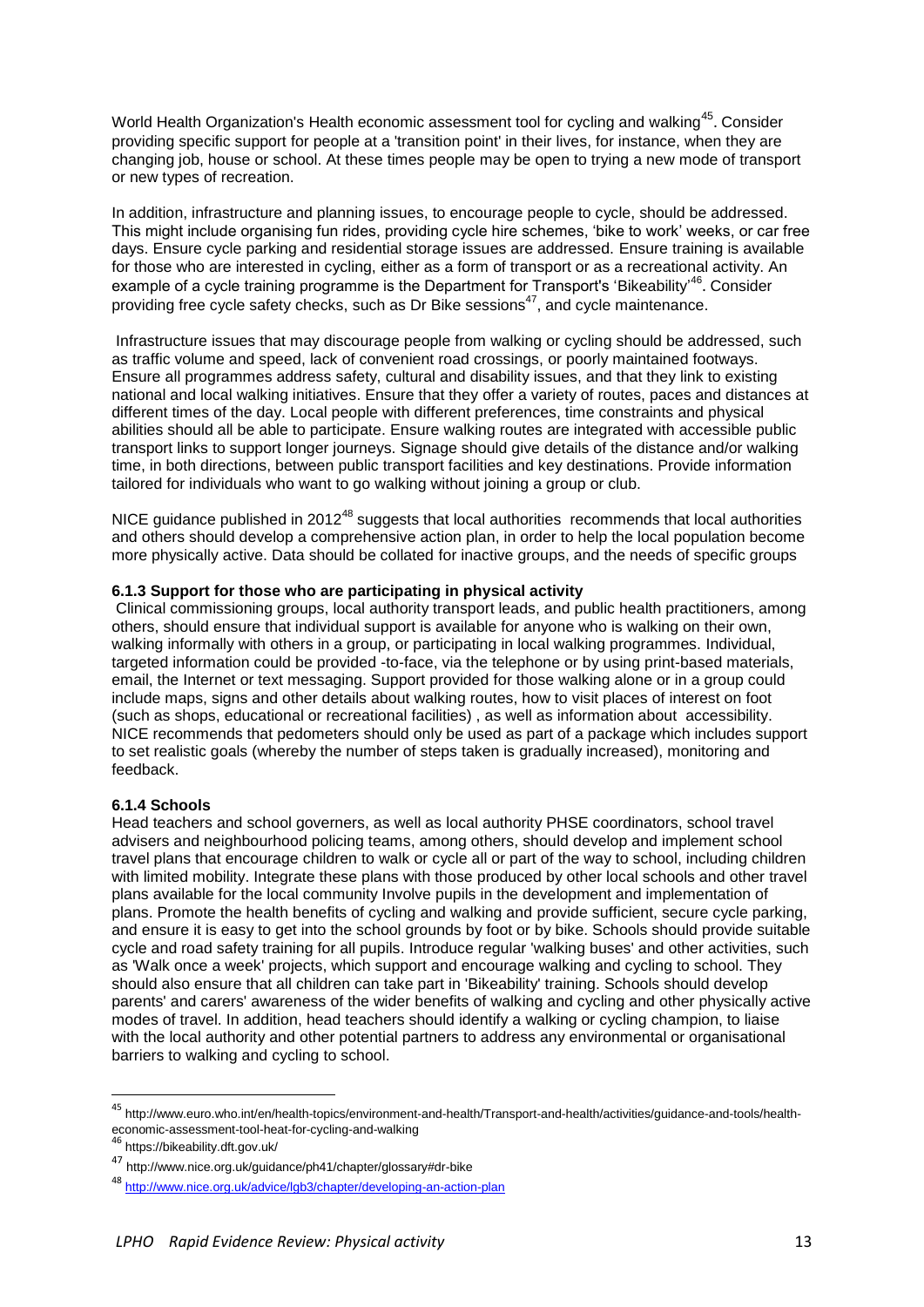#### **6.1.5 Cost savings**

Inactivity costs the NHS an estimated £1.06 billion a year in direct costs. Walking or cycling, instead of using motorised transport, can help reduce the associated costs of poor air quality, congestion and collisions in urban areas of England. Each of these issues costs society around £10 billion a year<sup>49</sup>. Many approaches to encouraging physical activity are cost effective, including walking buses for younger school children. At £1330 (or £122 per child) they are cost effective, if 50% of those who previously travelled by car start walking to school, according to a 2008 cost-effectiveness analysis carried out on behalf of NICE<sup>50</sup>, at a cost per QALY of £4,007.63 . Dance classes cost £ 4,007.63 per QUALY, with free swimming costing £40,461.56 per QALY. There is also evidence to support work based activity programmes: a programme costing £18,900 for a company with 100 employees could lead to an overall net saving of £10,941, according to a 2008 NICE report<sup>51</sup>.

In 2012, the<sup>52</sup> Department of Health in England asked the National Institute for Health and Clinical Excellence (NICE) to develop guidance on environmental interventions that promote physical activity. The analyses consisted of two cost-utility analyses, and a cost-benefit analysis. The cost-utility approaches generated cost-effectiveness estimates ranging between £100 and £10 000 per QALY depending on the level of effectiveness of the intervention and the proportion of the intervention cost that was deemed to be attributable to health. The standardized cost-benefit ratio was 11:1. The findings present a consistent case to support environmental interventions that promote increased physical activity in the sedentary adult population. However, some degree of caution should be taken in interpreting the findings due to the limitations of the evidence upon which they are based. Further consideration should also be given to the relative merits of alternative approaches to assessing the value of changes to the built environment that might also benefit health as a positive externality.

A 2012 study evaluated the cost-effectiveness of environmental interventions, to promote physical activity, in sedentary adults<sup>53</sup>. The Department of Health in England asked the National Institute for Health and Clinical Excellence (NICE) to develop guidance on environmental interventions that promote physical activity. The economic appraisals summarized in this study informed the development of that guidance. The findings present a consistent case to support environmental interventions that promote increased physical activity in the sedentary adult population. However, some degree of caution should be taken in interpreting the findings due to the limitations of the evidence upon which they are based.

#### **6.1.6 Exercise referral schemes**

According to NICE guidance, published in September 2014, on exercise referral schemes to promote physical activity<sup>54</sup>, policy makers and commissioners should not fund exercise referral schemes for people who are [sedentary](https://www.nice.org.uk/guidance/ph54/chapter/glossary#sedentary) or [inactive](https://www.nice.org.uk/guidance/ph54/chapter/glossary#inactive) but otherwise apparently healthy. Primary care practitioners should not refer people who are sedentary or inactive, but otherwise apparently healthy, to exercise referral schemes. Policy makers and commissioners should only fund exercise referral schemes for people who are [sedentary](https://www.nice.org.uk/guidance/ph54/chapter/glossary#sedentary) or [inactive](https://www.nice.org.uk/guidance/ph54/chapter/glossary#inactive) and have existing health conditions, or risk factors for coronary heart disease, stroke and type 2 Diabetes, for example, that put them at increased risk of ill health When commissioning services to prevent or treat conditions such as cardiovascular disease, type 2 diabetes and stroke or to improve mental health, ensure brief advice on physical activity is incorporated into the care pathway.

<sup>49</sup> http://products.ihs.com/cis/Doc.aspx?AuthCode=&DocNum=291032

<sup>50</sup> https://www.nice.org.uk/guidance/ph17/evidence/promoting-physical-activity-for-children-cost-effectiveness-analysis2

<sup>51</sup> https://www.nice.org.uk/guidance/ph13/resources/

<sup>52</sup> http://www.ncbi.nlm.nih.gov/pubmed?term=23132876

<sup>53</sup> http://www.crd.york.ac.uk/CRDWeb/ShowRecord.asp?AccessionNumber=22013018059&UserID=0

<sup>54</sup> <https://www.nice.org.uk/guidance/ph54>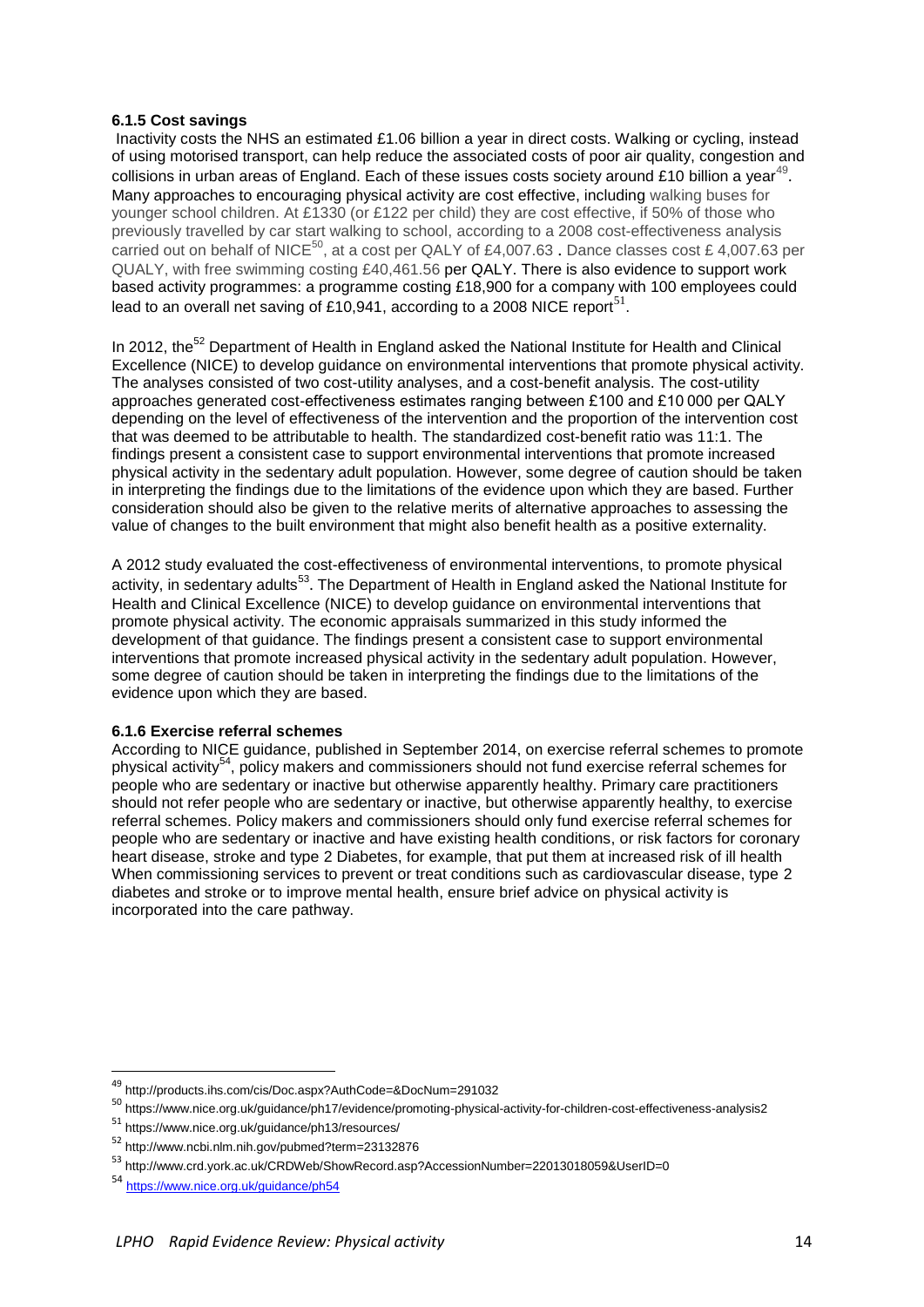## <span id="page-14-0"></span>**6.2 Workplace Wellbeing Charter**

In the workplace, strategies should be developed in conjunction with staff. A useful resource for employers is the workplace wellbeing charter<sup>55,</sup> which was originally developed by Liverpool Primary Care Trust, and is an opportunity for organisations of all sizes to demonstrate their commitment to the health and well-being of their workforce. Employers who sign up for the Charter can access help and support available through a website: [http://wellbeingcharter.org.uk/index.php.](http://wellbeingcharter.org.uk/index.php) Recommendations include;

- Develop and monitor an organisation-wide plan, multi-component programme to support employees to be physically active.
- $\triangleright$  Develop a travel plan
- $\triangleright$  Encourage staff to take regular breaks
- $\triangleright$  Encourage patients and employees to take the stairs rather than the lift
- $\triangleright$  Pedestrian and cycle access to health-promoting environments to be ensured.

<sup>55</sup> http://wellbeingcharter.org.uk/media/PDF/WWC\_Self\_Assessment\_Standards\_A4\_Booklet\_Liverpool\_2\_WEB.PDF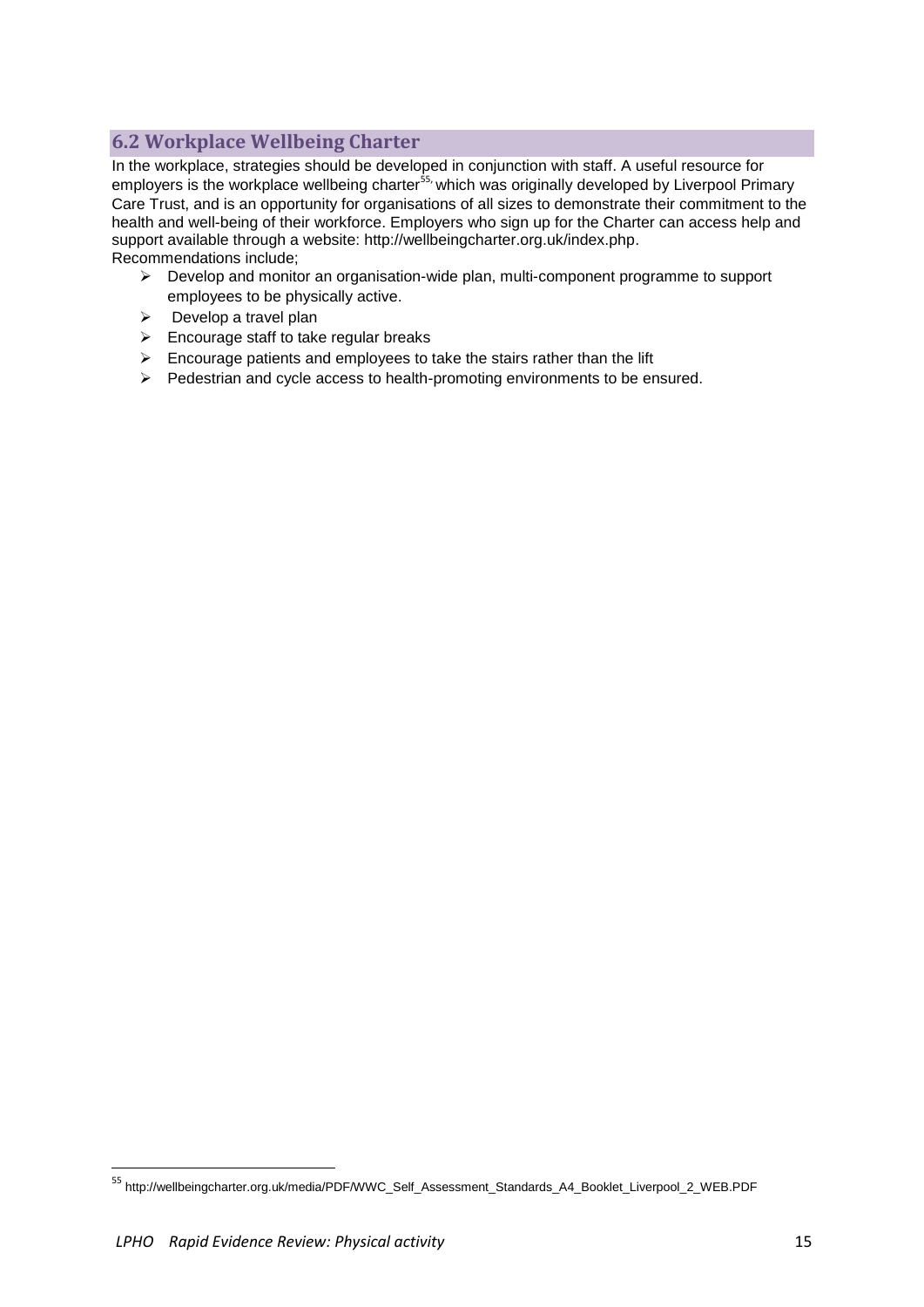## <span id="page-15-0"></span>**7. Examples of local delivery**

## <span id="page-15-1"></span>**7.1 The Walton Centre**

#### **What was the issue?**

Staff Sickness at The Walton Centre<sup>43</sup> in January 2010 was over 7%<sup>56</sup>. There was a strong reliance on bank, agency, and locum staff. There were no opportunities for staff to undertake activity classes on site.

#### **What was the intervention (including any timescales)?**

The Walton Centre has been implementing a Health and Wellbeing (H&WB) strategy called "Work Well: The Walton Way" since March 2011. This supports a number of strategic objectives including; reducing sickness absence, improving the patient experience, supporting staff in improving their own health and well-being and achieving Investors in People Health and Well-Being award. In terms of physical activity, the Trust now has a well-established weekly timetable of events including a running club,zumba classes , pilates and circuit training. The running club is free for staff, whilst the exercise classes are subsidised by the trust.

#### **What have been the benefits to patients/staff/the wider community?**

This H&WB strategy and action plan has proved very successful due to the involvement of staff and unions in its development and implementation and has led to significant cost savings due to a reduction in sickness absence and agency spend.

#### **Is there any cost/benefit analysis or information available?**

- $\triangleright$  Staff sickness has reduced from over 7% in January 2010 to a monthly average of around 4%
- $\triangleright$  The use of bank, agency and locum staff has decreased.
- Staff Survey<sup>57</sup> results show that staff have a more positive attitude towards health and wellbeing, communication, job satisfaction and many other key areas.
- Work pressure felt by staff was lower than when compared to other specialist trusts
- $\triangleright$  The Walton Centre was the first Trust in the north of England to achieve the IIP Health and Wellbeing award and achieved IIP Gold in May 2014

#### **Contact details**

1

Mrs Jane Mullin or Mrs Jean Blevin Email[:jane.mullin@thewaltoncentre.nhs.uk](mailto:jane.mullin@thewaltoncentre.nhs.uk) [jean.blevin@thewaltoncentre.nhs.uk](mailto:jean.blevin@thewaltoncentre.nhs.uk)

<sup>&</sup>lt;sup>56</sup> Sickness absence is monitored monthly through the national Electronic Staff Record (ESR) system

 $57$  The staff survey is a yearly survey that all NHS Organisations undertake.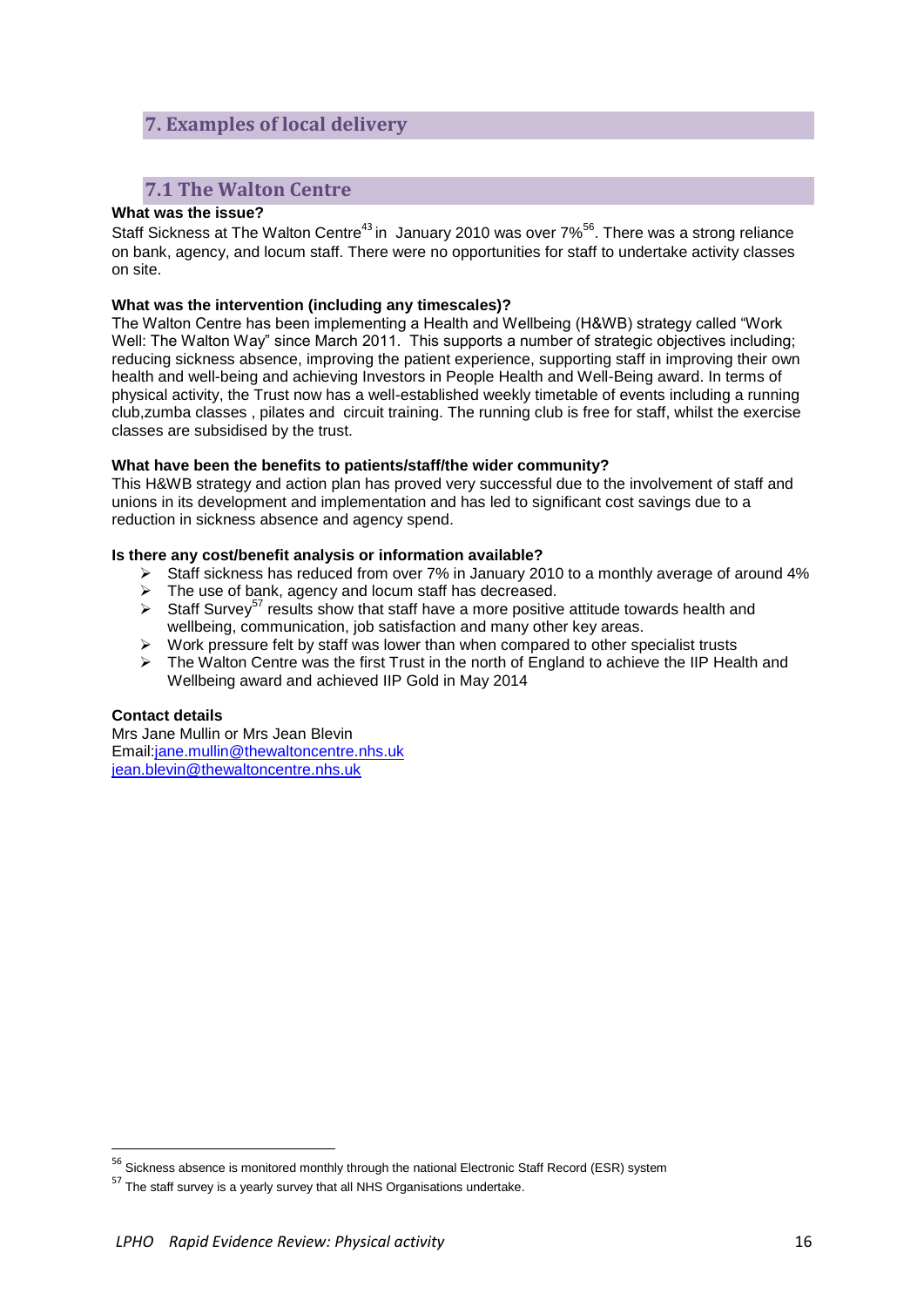## **7.2 The NHS North West Games**

#### <span id="page-16-0"></span>**What was the issue?**

The NHS North West Games was inspired by the build-up to the 2012 Olympic Games. During that year there was increasing excitement at the prospect of the UK hosting the Olympics and trust leaders were keen to harness this excitement to encourage staff to enjoy physical activity. The overall aim of the project was to increase staff physical activity, promote healthy living and by doing so impact not just the lives of staff but also that of their families, as knowledgeable and professional role models and also as NHS service users themselves.

The initial event was based on evidence from the national, regional and local health data. At the heart of this initiative was the need to create something that would continue to motivate and inspire staff to engage in physical activity beyond the day of the event. The NHS North West Games is now in its 4th year; this year's events have taken place and have been evaluated and we are now starting to plan for the games in 2015.

#### **What was the intervention (including any timescales)?**

The project design involved an annual competitive games day. Activities include football, netball, badminton, rounders, table tennis, golf and 5K runs, as well as dance and Zumba and numerous health promotion stands targeting both participants and spectators. Over the past four years the event has evolved, and other activities have been included, such as 5K runs and a golf day.

The event has been instrumental in driving health and wellbeing plans in all the participating trusts and has become one of the central points of those trusts' health and wellbeing strategies. The NHS Games is seen as both a driver and enabler for the delivery of individual trusts' health and wellbeing strategy and action plans to deliver improved trust performance.

There has been visible leadership with some Board members participating in the Games and some healthy trust competition with previous winners eager to improve, to defend their title or challenge previous winners. The 'fair play winners' award also encouraged staff and teams who demonstrated team spirit and the values of the NHS constitution. This was very important to the project team as we wanted to encourage participation and involvement from the less active, to encourage those who did not regularly exercise.

#### **What have been the benefits to patients/staff/the wider community?**

In 2014 some 14 Trusts participated in the events which took place over 3 weekends - around 1000 members of NHS staff were involved in physical activity. The notable outcomes were a reduction in sickness absence, reduction in agency spend, year on year improvement in work pressure felt by staff as measured by staff survey, improved morale in workplace and improved team working, and improved patient survey scores.

There have also been increases in physical activities in the longer term; participants have gone on to join regular sports clubs who train and meet weekly. Trusts now have teams who train and play regularly in readiness for the following years events. Entrants to the 5K runs now regularly enter local running events together as a group. Other benefits were Health and Wellbeing IIP Award and Charter Accreditation, and participants have greater knowledge of public health initiatives.

#### **Contact details**

Alex McCrudden, NHS Games Lead Email: [Alexandra.Mccrudden@rlbuht.nhs.uk](mailto:Alexandra.Mccrudden@rlbuht.nhs.uk)

Ben Towell, NHS Games Support Coordinator Email: [Ben.towell@liverpoolch.nhs.uk](mailto:Ben.towell@liverpoolch.nhs.uk)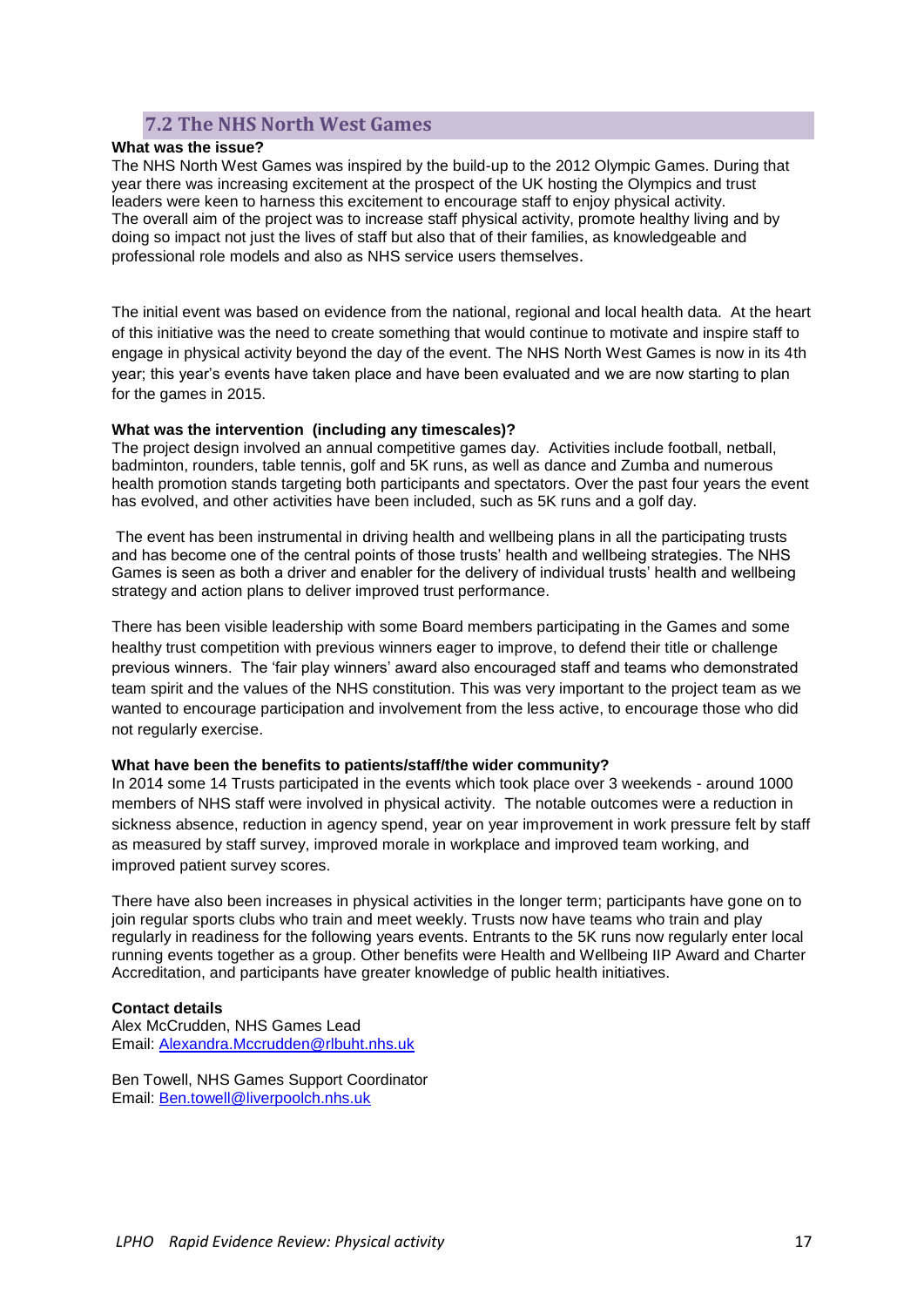## <span id="page-17-0"></span>**8. Recommendations**

#### **8.1 Core recommendations**

- $\geq$  Ensure that walking and cycling projects are rigorously evaluated, including their impact on health inequalities
- $\triangleright$  Address infrastructure and planning issues, to encourage people to cycle, e.g. by providing cycle hire schemes, 'bike to work' weeks, or car free days. Ensure cycle parking and residential storage issues are addressed.
- $\triangleright$  Ensure training is available for those who are interested in cycling, such as the Department for Transport's ['Bikeability'](http://www.dft.gov.uk/bikeability/)<sup>58</sup>. Consider providing free cycle safety checks, such as [Dr Bike](http://www.nice.org.uk/guidance/ph41/chapter/glossary#dr-bike) sessions<sup>59</sup>, and cycle maintenance.
- $\triangleright$  Schools should develop travel plans that encourage children to walk or cycle all or part of the way to school, including children with limited mobility.

#### **8.2 Recommendations for Public Health, Clinical Commissioning groups and other health care professionals**

- Directors of Public Health and Clinical Commissioning Groups, among others, should ensure that ensure a senior member of the public health team is responsible for promoting walking and cycling
- $\triangleright$  Health professionals should take opportunities to promote physical activity when a patient attends with other health issues, for example
- $\triangleright$  Use validated tools to assess physical activity levels
- $\triangleright$  Record the outcomes of the discussion, and give patients a written outline of the advice and goals that have been discussed, if appropriate
- $\triangleright$  Collect data on inactive groups, and the needs of specific groups
- $\triangleright$  Policy makers and commissioners should only fund exercise referral schemes for people who are [sedentary](https://www.nice.org.uk/guidance/ph54/chapter/glossary#sedentary) or [inactive](https://www.nice.org.uk/guidance/ph54/chapter/glossary#inactive) and have existing health conditions, or risk factors for coronary heart disease, stroke and type 2 Diabetes, for example, that put them at increased risk of ill health
- $\triangleright$  Ensure brief advice on physical activity is incorporated into services for groups that are particularly likely to be inactive, including those aged 65 and over, people with a disability and people from certain minority ethnic groups
- $\triangleright$  Ensure assessment of physical activity and the delivery of, and follow up on, brief advice are built into local long-term disease management strategies.

#### **8.3 Resources**

- $\triangleright$  Access resources such as the Workplace Wellbeing Charter. Employers who sign up for the Charter can access help and support available through a website: <http://wellbeingcharter.org.uk/index.php>
- $\triangleright$  The most recent Guidance on increasing levels of physical activity is provided on the NICE website:<https://www.nice.org.uk/>

<sup>58</sup> https://bikeability.dft.gov.uk/

<sup>59</sup> http://www.nice.org.uk/guidance/ph41/chapter/glossary#dr-bike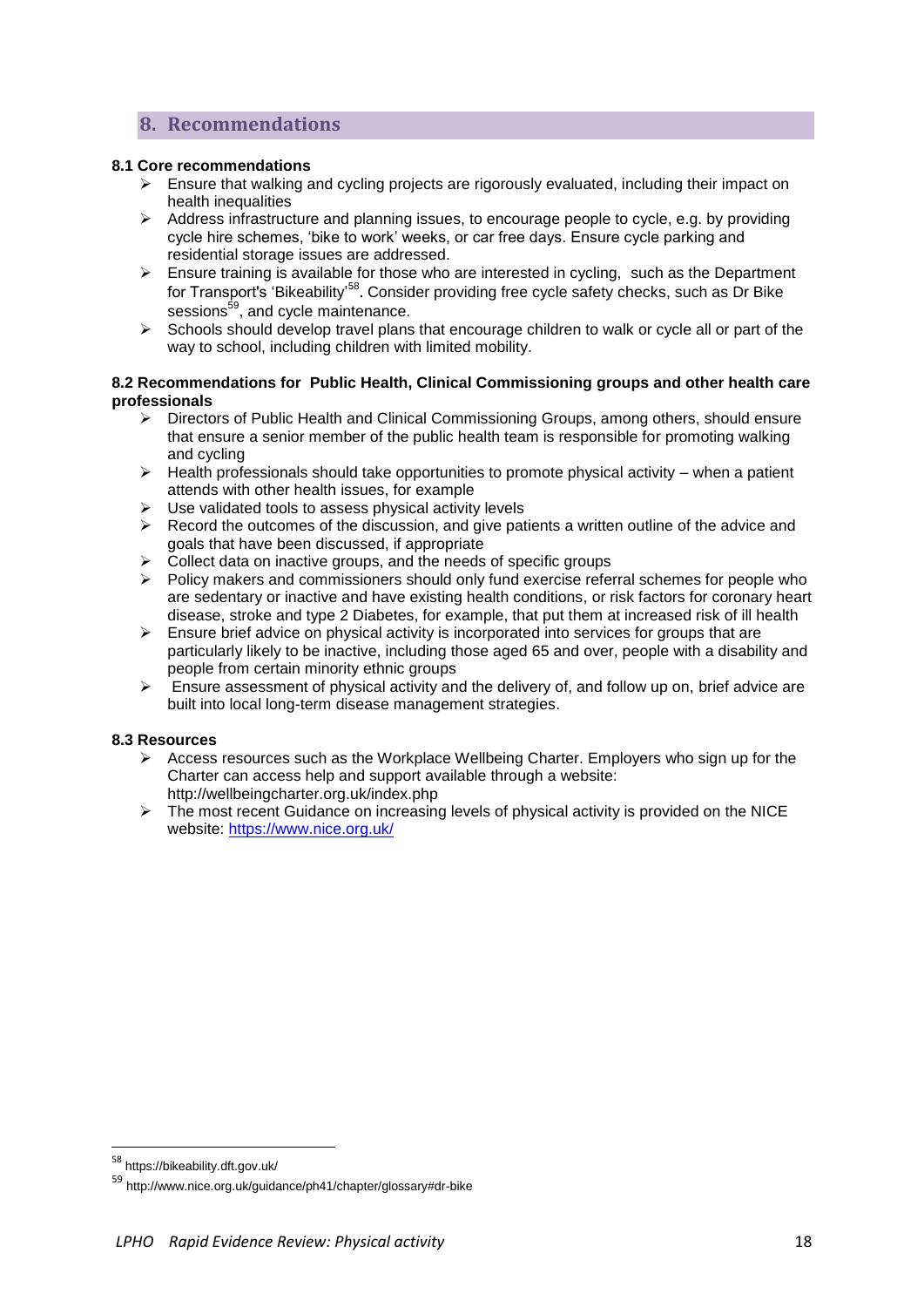## **9. Conclusion**

<span id="page-18-0"></span>In conclusion, there is a wealth of evidence available on the benefits of physical activity. It has a significant impact on both mental and physical health. There is also good evidence available on the cost-effectiveness of promoting physical activity. Good examples are also available locally on the benefits of increasing physical activity.

## <span id="page-18-1"></span>**10. Acknowledgements**

Thanks to all those who commented on drafts of this review.